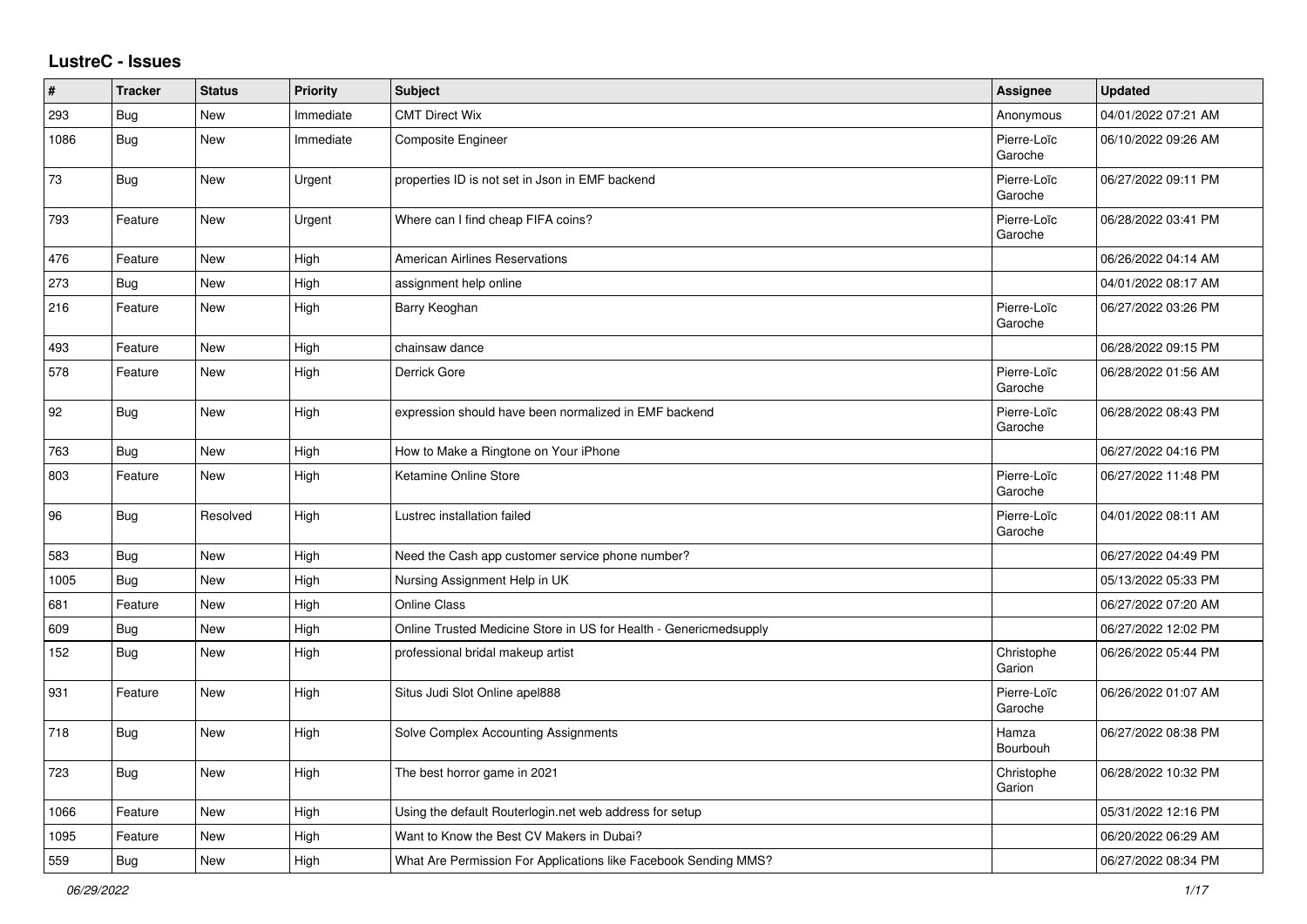| $\pmb{\#}$ | <b>Tracker</b> | <b>Status</b> | <b>Priority</b> | <b>Subject</b>                                                            | Assignee               | <b>Updated</b>      |
|------------|----------------|---------------|-----------------|---------------------------------------------------------------------------|------------------------|---------------------|
| 279        | Bug            | New           | High            | What is an essential feature of an internal communications app?           |                        | 06/28/2022 03:52 AM |
| 1105       | Bug            | New           | High            | What is Mahjong online?                                                   |                        | 06/28/2022 03:47 AM |
| 580        | Bug            | New           | High            | What is Narrative Essay?                                                  | Christophe<br>Garion   | 06/26/2022 04:49 PM |
| 1107       | Feature        | New           | High            | Where do you have to find an application to watch news and sports videos? | Christophe<br>Garion   | 06/27/2022 12:38 PM |
| 713        | Bug            | New           | High            | Why Cupcake 2048 is a addictive game?                                     | Pierre-Loïc<br>Garoche | 04/01/2022 09:34 AM |
| 767        | Bug            | New           | Normal          | apkmod                                                                    |                        | 06/28/2022 01:24 AM |
| 1097       | <b>Bug</b>     | New           | Normal          | Race and experience new life.                                             |                        | 06/26/2022 04:22 PM |
| 888        | Bug            | New           | Normal          | Is the Fox News Channel on Roku free?                                     |                        | 06/28/2022 06:58 PM |
| 1063       | <b>Bug</b>     | New           | Normal          | 123.hp.com/laserjet                                                       |                        | 05/28/2022 12:27 PM |
| 1059       | Bug            | New           | Normal          | 123.hp.com/laserjet                                                       |                        | 05/28/2022 08:29 AM |
| 1022       | <b>Bug</b>     | New           | Normal          | 123.hp.com/laserjet                                                       |                        | 05/13/2022 01:25 PM |
| 666        | Bug            | New           | Normal          | 470+ pages à colorier de Noël                                             |                        | 06/28/2022 10:02 AM |
| 282        | <b>Bug</b>     | New           | Normal          | Activate Cash App Card: Learn Simple Steps & Fix Errors                   |                        | 06/28/2022 11:54 PM |
| 618        | <b>Bug</b>     | New           | Normal          | Buy Steroids Online with OurMedicnes.com   Best Quality Steroids          |                        | 06/27/2022 06:17 PM |
| 952        | <b>Bug</b>     | New           | Normal          | Canon IJ Network Tool                                                     |                        | 06/26/2022 10:35 AM |
| 948        | <b>Bug</b>     | New           | Normal          | Canon IJ Network Tool                                                     |                        | 06/27/2022 09:30 PM |
| 942        | <b>Bug</b>     | New           | Normal          | Canon IJ Network Tool                                                     |                        | 04/13/2022 08:45 AM |
| 929        | Bug            | New           | Normal          | Canon IJ Network Tool                                                     |                        | 04/12/2022 08:32 AM |
| 921        | <b>Bug</b>     | New           | Normal          | Canon IJ Network Tool                                                     |                        | 04/11/2022 09:00 AM |
| 913        | Bug            | New           | Normal          | Canon IJ Network Tool                                                     |                        | 04/07/2022 06:21 AM |
| 907        | Bug            | New           | Normal          | Canon IJ Network Tool                                                     |                        | 04/04/2022 10:43 AM |
| 864        | Bug            | New           | Normal          | Canon IJ Network Tool                                                     |                        | 04/01/2022 09:14 AM |
| 863        | Bug            | New           | Normal          | Canon IJ Network Tool                                                     |                        | 04/01/2022 09:12 AM |
| 859        | <b>Bug</b>     | New           | Normal          | Canon IJ Network Tool                                                     |                        | 04/01/2022 09:13 AM |
| 843        | <b>Bug</b>     | New           | Normal          | Canon IJ Network Tool                                                     |                        | 04/01/2022 08:58 AM |
| 811        | Bug            | New           | Normal          | Canon IJ Network Tool                                                     |                        | 06/28/2022 06:12 AM |
| 770        | Bug            | New           | Normal          | Canon IJ Network Tool                                                     |                        | 06/27/2022 11:57 AM |
| 759        | Bug            | New           | Normal          | Canon IJ Network Tool                                                     | Pierre-Loïc<br>Garoche | 06/28/2022 01:57 PM |
| 730        | Bug            | New           | Normal          | Canon IJ Network Tool                                                     |                        | 06/26/2022 05:51 PM |
| 729        | <b>Bug</b>     | New           | Normal          | Canon IJ Network Tool                                                     |                        | 06/28/2022 01:10 PM |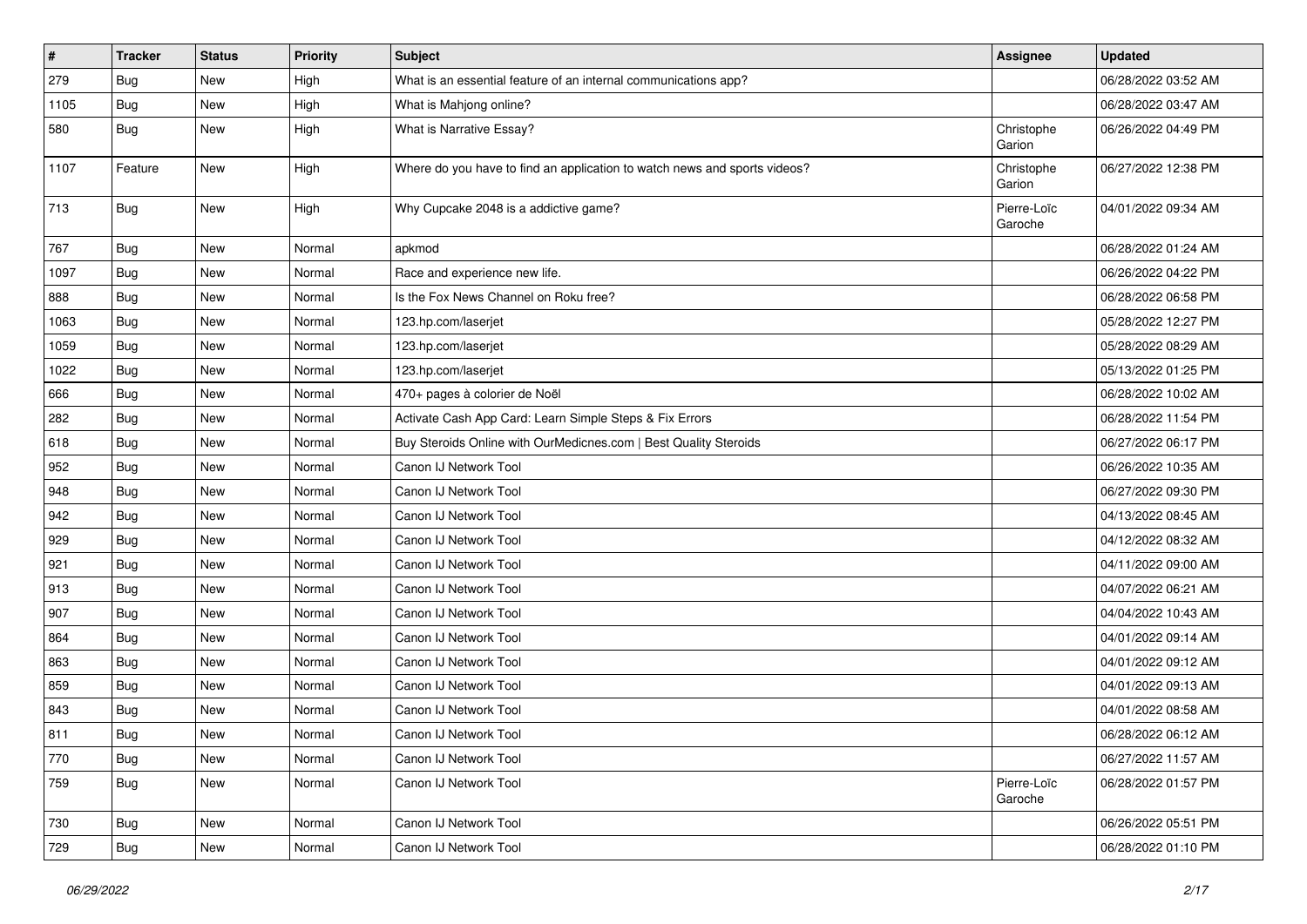| $\vert$ # | <b>Tracker</b> | <b>Status</b> | <b>Priority</b> | <b>Subject</b>                                                                                                                               | Assignee               | <b>Updated</b>      |
|-----------|----------------|---------------|-----------------|----------------------------------------------------------------------------------------------------------------------------------------------|------------------------|---------------------|
| 278       | <b>Bug</b>     | New           | Normal          | Cash App Help & Solutions - Here You Will Get Better Assistance                                                                              |                        | 06/28/2022 09:45 PM |
| 283       | <b>Bug</b>     | <b>New</b>    | Normal          | Cash App To PayPal Transfer Money - Check Out The Steps Here                                                                                 |                        | 04/01/2022 08:17 AM |
| 499       | Feature        | New           | Normal          | Discover The Premium Features Of Spotify Mod Apk                                                                                             |                        | 06/28/2022 02:06 PM |
| 599       | <b>Bug</b>     | New           | Normal          | Do you know how to delete cash app account from your computer?                                                                               |                        | 06/28/2022 05:16 PM |
| 198       | Bug            | New           | Normal          | DR. RECKEWEG R42 (HAEMOVENIN) (22ML)                                                                                                         |                        | 06/26/2022 05:31 AM |
| 537       | <b>Bug</b>     | New           | Normal          | Get tech assistance with customer support on ATT Yahoo email login issue.                                                                    |                        | 06/28/2022 06:20 AM |
| 841       | Bug            | New           | Normal          | How do I activate FOX NOW?                                                                                                                   |                        | 04/01/2022 08:58 AM |
| 839       | <b>Bug</b>     | New           | Normal          | How do I activate FOX NOW?                                                                                                                   |                        | 04/01/2022 08:58 AM |
| 823       | Feature        | New           | Normal          | How much does Disney Plus cost?                                                                                                              | Pierre-Loïc<br>Garoche | 06/27/2022 04:05 AM |
| 226       | Bug            | New           | Normal          | How to find reliable service reviews                                                                                                         | Anonymous              | 04/01/2022 08:46 AM |
| 824       | Feature        | New           | Normal          | How to watch Fox News on my Smart TV or similar devices?                                                                                     | Pierre-Loïc<br>Garoche | 06/27/2022 08:32 PM |
| 76        | Bug            | New           | Normal          | Import error: Load error: imported node real_to_int declared in a regular Lustre file. File "include/conv.lusi",<br>line 1, characters 0-64: |                        | 06/28/2022 03:37 PM |
| 947       | Bug            | New           | Normal          | is Disney Now and Disney Plus different?                                                                                                     |                        | 04/14/2022 09:53 AM |
| 941       | Bug            | New           | Normal          | is Disney Now and Disney Plus different?                                                                                                     |                        | 06/26/2022 12:10 PM |
| 886       | Bug            | New           | Normal          | Is the Fox News Channel on Roku free?                                                                                                        |                        | 06/28/2022 09:36 PM |
| 840       | Bug            | New           | Normal          | Is Tubi really free and legal?                                                                                                               |                        | 04/01/2022 08:58 AM |
| 289       | <b>Bug</b>     | <b>New</b>    | Normal          | Recover Yahoo Mail Forgotten Password - Explore Kanata Chinese                                                                               |                        | 06/28/2022 08:55 PM |
| 249       | Bug            | New           | Normal          | Steps to Activate Cash App Card in Less then 2 Minutes - Get Information                                                                     | Pierre-Loïc<br>Garoche | 06/21/2022 07:52 PM |
| 192       | Bug            | New           | Normal          | The code Caffe                                                                                                                               |                        | 05/09/2022 10:16 AM |
| 170       | Feature        | New           | Normal          | top mba colleges in bangalore                                                                                                                |                        | 06/28/2022 10:55 AM |
| 889       | Bug            | New           | Normal          | What is Plex and how it's work?                                                                                                              |                        | 04/01/2022 09:14 AM |
| 887       | Bug            | New           | Normal          | What is Plex and how it's work?                                                                                                              |                        | 04/01/2022 09:16 AM |
| 946       | <b>Bug</b>     | New           | Normal          | What is Plex and Is Plex Legal?                                                                                                              |                        | 06/26/2022 05:23 AM |
| 940       | <b>Bug</b>     | New           | Normal          | What is Plex and Is Plex Legal?                                                                                                              |                        | 06/26/2022 04:50 PM |
| 228       | <b>Bug</b>     | New           | Normal          | Why Does Cash App Transaction Failed? - Here Is the Answer                                                                                   |                        | 06/28/2022 08:57 AM |
| 579       | <b>Bug</b>     | New           | Normal          | YOUR CV MAKES YOUR FIRST IMPRESSION                                                                                                          | Christophe<br>Garion   | 06/27/2022 12:22 PM |
| 1007      | <b>Bug</b>     | New           | Normal          | "ij.start canon                                                                                                                              |                        | 05/18/2022 10:40 AM |
| 995       | Feature        | New           | Normal          | "ij.start canon                                                                                                                              |                        | 06/27/2022 01:29 PM |
| 1068      | Bug            | New           | Normal          | 123.hp.com/laserjet                                                                                                                          |                        | 05/31/2022 12:22 PM |
| 1046      | <b>Bug</b>     | New           | Normal          | 123.hp.com/laserjet                                                                                                                          |                        | 05/24/2022 10:46 AM |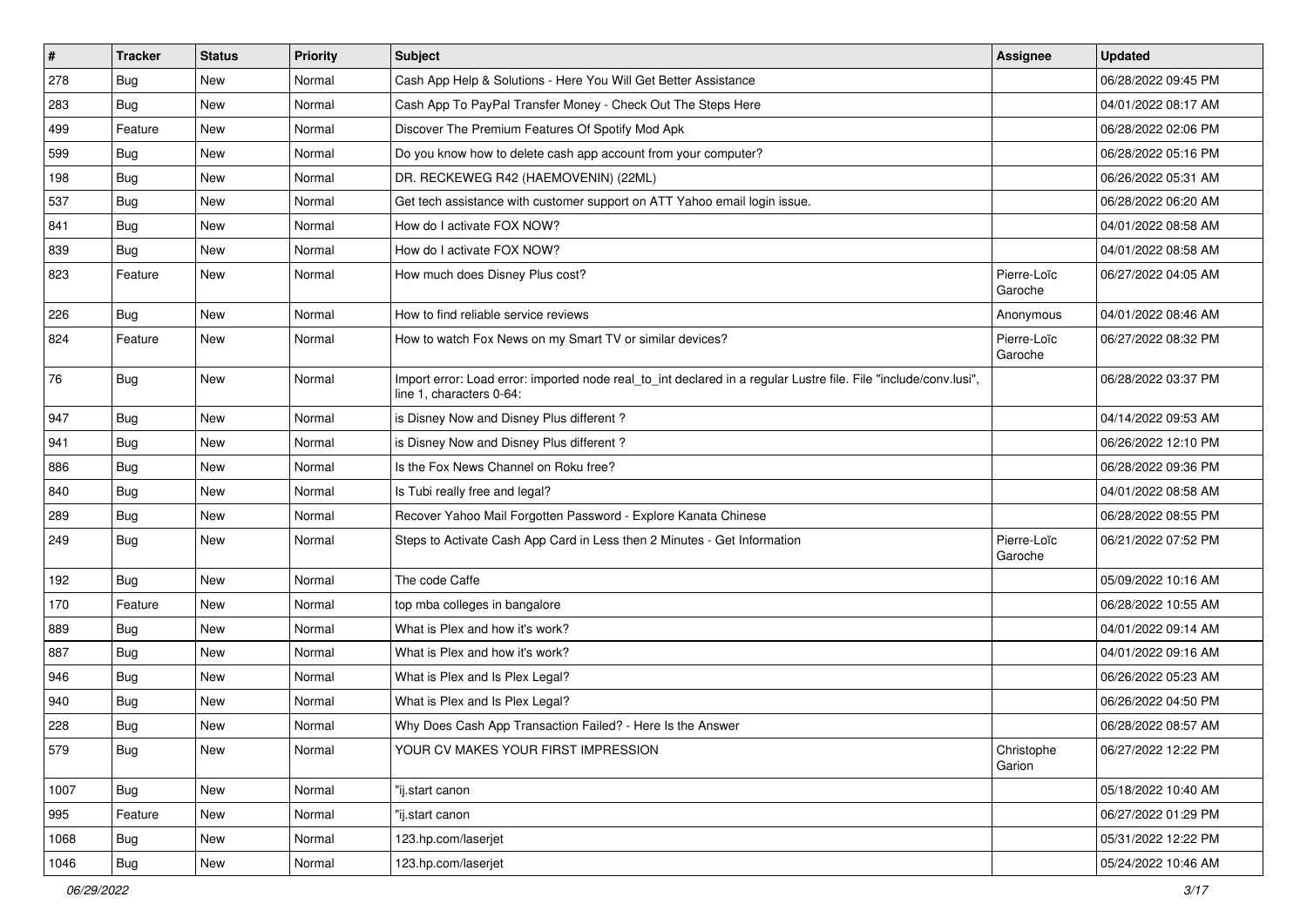| $\sharp$ | <b>Tracker</b> | <b>Status</b> | <b>Priority</b> | <b>Subject</b>                                                 | Assignee               | <b>Updated</b>      |
|----------|----------------|---------------|-----------------|----------------------------------------------------------------|------------------------|---------------------|
| 997      | <b>Bug</b>     | New           | Normal          | 123.hp.com/laserjet                                            |                        | 06/28/2022 09:48 AM |
| 193      | Bug            | New           | Normal          | 18% Discount on Homeopathic medicines                          |                        | 06/28/2022 03:38 AM |
| 1126     | Bug            | New           | Normal          | 1PLSD                                                          |                        | 06/25/2022 09:36 AM |
| 1037     | Feature        | New           | Normal          | 1p lsd                                                         | Christophe<br>Garion   | 05/19/2022 05:25 AM |
| 807      | Bug            | New           | Normal          | 1v1Battle is a strategic action 'Build and shoot' game         |                        | 06/27/2022 06:52 AM |
| 265      | <b>Bug</b>     | New           | Normal          | 3 Faq's On Downloading To Your Apple Ipod                      |                        | 06/28/2022 11:07 PM |
| 1029     | <b>Bug</b>     | New           | Normal          | 5 Reasons Why People Love Coloring Pages?                      |                        | 05/16/2022 11:53 AM |
| 504      | <b>Bug</b>     | New           | Normal          | A beginner should always look for online Java assignment help! |                        | 06/28/2022 11:18 PM |
| 735      | Bug            | New           | Normal          | A quick fix of how to get money back from cash app stocks      |                        | 06/28/2022 09:31 PM |
| 145      | Bug            | New           | Normal          | abdulbaissagar                                                 |                        | 06/28/2022 05:41 AM |
| 939      | Bug            | New           | Normal          | Ability to change sound notifications                          | Christophe<br>Garion   | 06/27/2022 11:29 PM |
| 142      | Feature        | New           | Normal          | About ashimary hair                                            |                        | 06/28/2022 02:31 AM |
| 156      | Bug            | New           | Normal          | Access old cash app account                                    |                        | 04/01/2022 08:00 AM |
| 275      | Bug            | New           | Normal          | Activate Cash App Card With Or Without QR - Step By Step Guide | Pierre-Loïc<br>Garoche | 06/28/2022 09:33 AM |
| 230      | Bug            | New           | Normal          | Add Money To Cash App Card - Auto Cash Apps                    |                        | 06/28/2022 04:43 AM |
| 116      | Bug            | New           | Normal          | aertaeyg                                                       |                        | 06/27/2022 11:06 PM |
| 184      | <b>Bug</b>     | New           | Normal          | Affordable Business Writing Services                           |                        | 06/27/2022 01:09 PM |
| 122      | Bug            | New           | Normal          | <b>AFL Live Stream</b>                                         |                        | 04/01/2022 07:55 AM |
| 239      | Bug            | New           | Normal          | Algunas características más de Choices MOD APK                 |                        | 06/28/2022 08:47 PM |
| 286      | <b>Bug</b>     | New           | Normal          | All About Cash App Transfer Fail Problems                      |                        | 04/01/2022 07:49 AM |
| 284      | <b>Bug</b>     | New           | Normal          | All About Cash App Transfer Fail Problems                      |                        | 06/28/2022 08:24 AM |
| 251      | Bug            | New           | Normal          | All About Cash App Transfer Fail Problems                      | Pierre-Loïc<br>Garoche | 06/28/2022 09:49 PM |
| 190      | Bug            | New           | Normal          | All About Cash App Transfer Fail Problems                      |                        | 06/28/2022 04:09 PM |
| 175      | Feature        | New           | Normal          | All About Cash App Transfer Fail Problems                      |                        | 06/28/2022 11:14 AM |
| 911      | <b>Bug</b>     | New           | Normal          | Aluminum Windows & Doors                                       |                        | 04/06/2022 08:10 PM |
| 233      | <b>Bug</b>     | New           | Normal          | Anauthorsway.com: My User Experience                           |                        | 06/27/2022 12:02 PM |
| 660      | <b>Bug</b>     | New           | Normal          | Anchovies Nutrition Facts And Health Benefits                  |                        | 04/01/2022 09:40 AM |
| 918      | <b>Bug</b>     | New           | Normal          | Antivirus for IOS                                              |                        | 06/16/2022 10:36 PM |
| 760      | Bug            | New           | Normal          | apkmod                                                         |                        | 06/27/2022 04:13 PM |
| 1054     | <b>Bug</b>     | New           | Normal          | Apkmodule                                                      | Pierre-Loïc<br>Garoche | 05/26/2022 03:37 PM |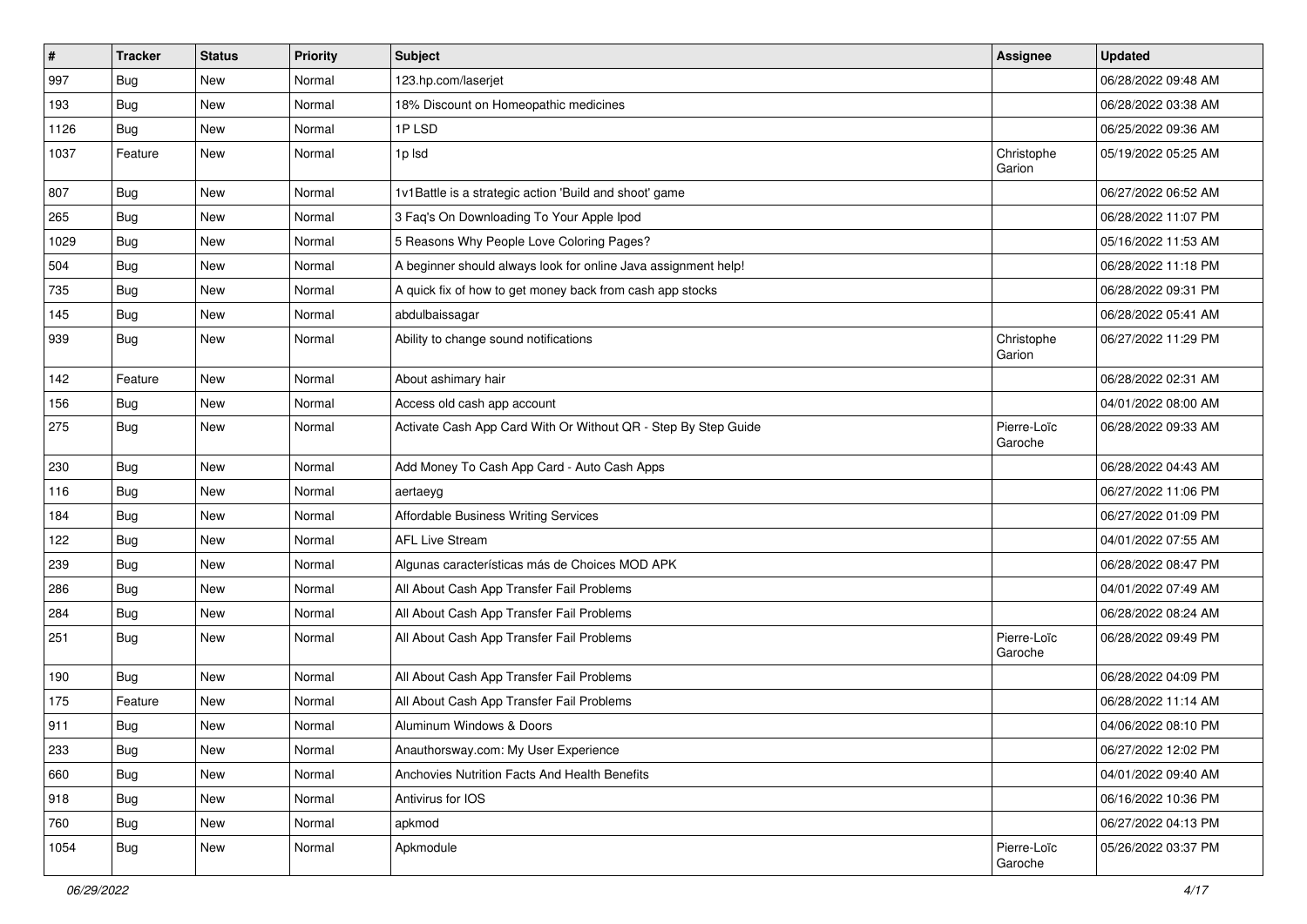| $\vert$ # | <b>Tracker</b> | <b>Status</b> | Priority | <b>Subject</b>                                                            | <b>Assignee</b>        | <b>Updated</b>      |
|-----------|----------------|---------------|----------|---------------------------------------------------------------------------|------------------------|---------------------|
| 896       | Feature        | <b>New</b>    | Normal   | Application of North Finder in Mining Industry                            | <b>Xavier Thirioux</b> | 04/01/2022 09:49 AM |
| 899       | Feature        | New           | Normal   | Application of Optical Fiber Gyroscope                                    | Christophe<br>Garion   | 04/02/2022 11:23 AM |
| 519       | Bug            | New           | Normal   | Are you finding online UK Assignment writers?                             |                        | 06/28/2022 11:01 PM |
| 787       | Bug            | New           | Normal   | Assured Assignment Help                                                   |                        | 06/27/2022 05:19 PM |
| 302       | <b>Bug</b>     | New           | Normal   | Auto Electrical Repair Services in Norcross GA                            |                        | 06/26/2022 07:49 PM |
| 297       | Bug            | <b>New</b>    | Normal   | Auto Lighting Installation Services in Norcross GA                        |                        | 04/01/2022 07:21 AM |
| 396       | <b>Bug</b>     | New           | Normal   | Auto Transport Services in Annapolis MD                                   |                        | 04/01/2022 07:15 AM |
| 372       | Bug            | New           | Normal   | Auto Transport Services in Arlington County VA                            |                        | 06/28/2022 06:49 PM |
| 360       | Bug            | <b>New</b>    | Normal   | Auto Transport Services in Baltimore MD                                   |                        | 04/01/2022 07:13 AM |
| 378       | Bug            | New           | Normal   | Auto Transport Services in Fairfax VA                                     |                        | 04/01/2022 07:17 AM |
| 384       | Bug            | New           | Normal   | Auto Transport Services in McLean VA                                      |                        | 04/01/2022 07:17 AM |
| 402       | Bug            | <b>New</b>    | Normal   | Auto Transport Services in Potomac MD                                     |                        | 04/01/2022 07:47 AM |
| 390       | Bug            | <b>New</b>    | Normal   | Auto Transport Services in Sterling VA                                    |                        | 04/01/2022 07:16 AM |
| 366       | <b>Bug</b>     | <b>New</b>    | Normal   | Auto Transport Services in Washington DC                                  |                        | 04/01/2022 07:12 AM |
| 491       | Feature        | <b>New</b>    | Normal   | Automatically download and paste Reddit wallpapers into Windows           |                        | 06/28/2022 11:47 PM |
| 958       | <b>Bug</b>     | <b>New</b>    | Normal   | Avail Cash app support service to know Sutton bank cash app number        |                        | 06/26/2022 08:46 AM |
| 702       | Bug            | <b>New</b>    | Normal   | Avail Chime Customer Service to know How To Get Chime Bank Statement      |                        | 06/28/2022 04:58 AM |
| 731       | <b>Bug</b>     | <b>New</b>    | Normal   | Avail Of Cash App Customer Service If Unable To Down Cash App Mobile App? |                        | 06/25/2022 08:36 PM |
| 936       | <b>Bug</b>     | New           | Normal   | Avantages de l'extension AliTools pour faire du shopping sur Aliexpress   | Pierre-Loïc<br>Garoche | 04/12/2022 11:35 AM |
| 954       | Bug            | New           | Normal   | AZ Screen Recorder Mod                                                    |                        | 06/25/2022 11:24 PM |
| 191       | Bug            | <b>New</b>    | Normal   | <b>B2B Branding</b>                                                       |                        | 06/13/2022 12:50 AM |
| 989       | Bug            | New           | Normal   | Barewoods Wax Cigar                                                       |                        | 06/26/2022 09:19 AM |
| 146       | Bug            | New           | Normal   | bayabais                                                                  |                        | 06/29/2022 12:00 AM |
| 247       | <b>Bug</b>     | <b>New</b>    | Normal   | best 4 Channel Amp                                                        |                        | 06/28/2022 07:58 AM |
| 786       | Bug            | <b>New</b>    | Normal   | Best Assignment Help in Australia & UK                                    |                        | 06/21/2022 09:28 PM |
| 254       | Feature        | <b>New</b>    | Normal   | best ayurvedic treatment for psoriasis                                    |                        | 04/01/2022 08:13 AM |
| 545       | Feature        | <b>New</b>    | Normal   | Best Canvas Print Company                                                 |                        | 06/28/2022 01:08 PM |
| 255       | Feature        | <b>New</b>    | Normal   | best doctor for psoriasis                                                 |                        | 06/28/2022 10:56 PM |
| 602       | <b>Bug</b>     | <b>New</b>    | Normal   | Best Essay Writing Service UK                                             | Pierre-Loïc<br>Garoche | 06/27/2022 05:53 PM |
| 601       | <b>Bug</b>     | New           | Normal   | Best Essay Writing Service UK                                             | Pierre-Loïc<br>Garoche | 06/27/2022 09:13 PM |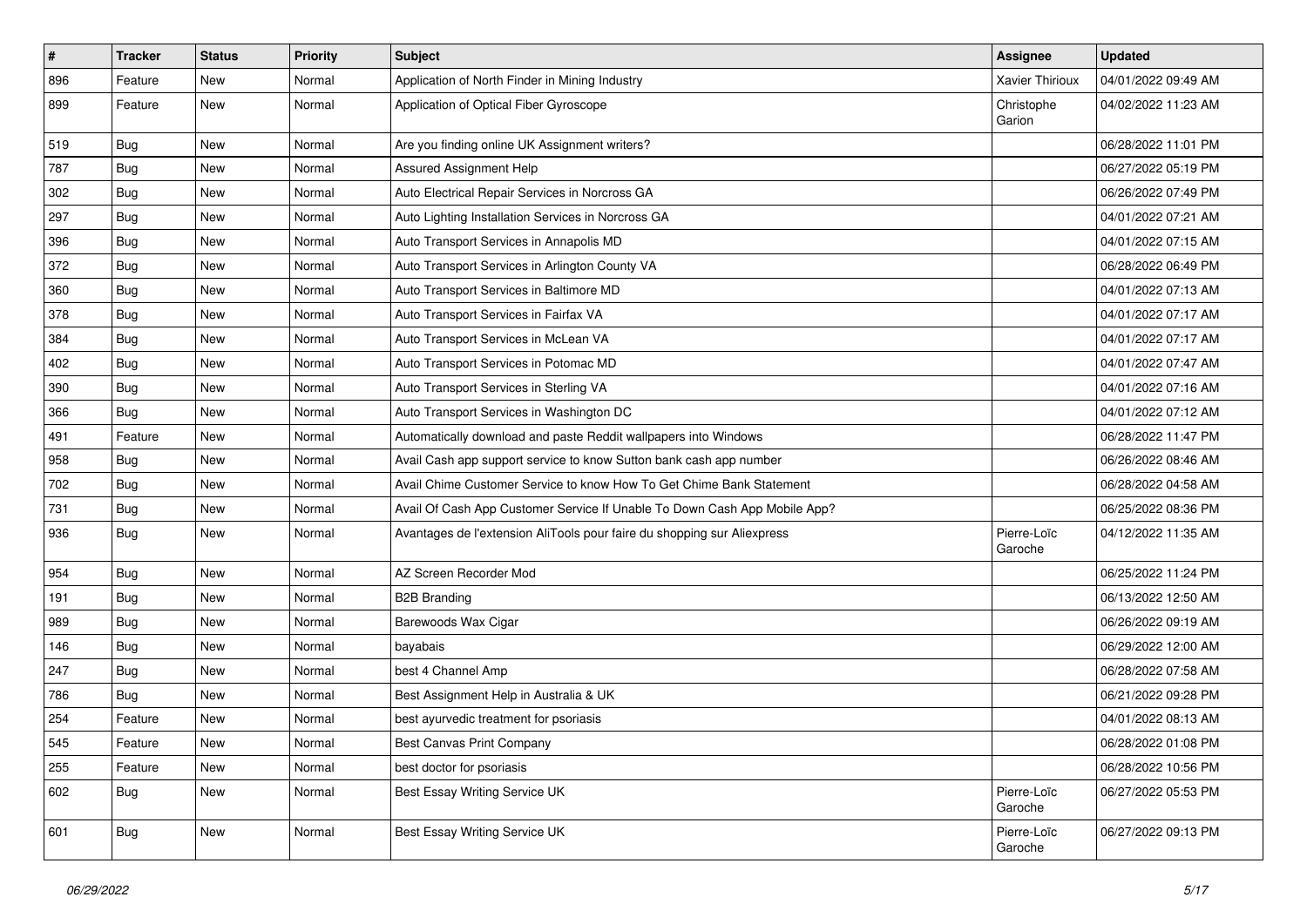| $\vert$ # | <b>Tracker</b> | <b>Status</b> | <b>Priority</b> | <b>Subject</b>                                                                   | Assignee               | <b>Updated</b>      |
|-----------|----------------|---------------|-----------------|----------------------------------------------------------------------------------|------------------------|---------------------|
| 879       | Feature        | New           | Normal          | Best Garage Door Repair in Massachusetts                                         |                        | 04/01/2022 09:16 AM |
| 257       | Bug            | <b>New</b>    | Normal          | Best latte machines                                                              |                        | 06/28/2022 04:26 AM |
| 586       | Bug            | New           | Normal          | Best Modifications For Your Mobile Phone                                         |                        | 06/27/2022 07:15 PM |
| 1050      | Feature        | New           | Normal          | Best Smart Phone Repair in Delhi                                                 |                        | 05/25/2022 10:33 AM |
| 780       | Bug            | New           | Normal          | <b>Best Whatsapp Modified APKs</b>                                               | Pierre-Loïc<br>Garoche | 06/28/2022 05:38 PM |
| 741       | <b>Bug</b>     | <b>New</b>    | Normal          | <b>Blockchain Technology Solutions</b>                                           |                        | 06/26/2022 02:19 AM |
| 202       | Bug            | New           | Normal          | blonde wig                                                                       |                        | 06/27/2022 06:27 PM |
| 143       | Bug            | New           | Normal          | Bob lace front wigs                                                              |                        | 06/28/2022 09:13 PM |
| 179       | Bug            | New           | Normal          | body wave                                                                        |                        | 04/01/2022 08:41 AM |
| 299       | <b>Bug</b>     | New           | Normal          | Brake Caliper Painting Services in Norcross GA                                   |                        | 04/01/2022 07:20 AM |
| 831       | Bug            | New           | Normal          | Build and shoot                                                                  |                        | 05/29/2022 04:47 PM |
| 1052      | <b>Bug</b>     | New           | Normal          | Build Now GG is a new battle royale game.                                        |                        | 05/26/2022 04:24 AM |
| 835       | Bug            | New           | Normal          | Build your strong army with Taming io                                            |                        | 04/01/2022 08:59 AM |
| 557       | Feature        | New           | Normal          | <b>Business Law Assignment Help</b>                                              |                        | 06/27/2022 08:31 PM |
| 621       | <b>Bug</b>     | New           | Normal          | Buy All Modafinil & Armodafinil Tablets @Buy Modafinil US                        |                        | 06/28/2022 06:49 AM |
| 611       | Feature        | New           | Normal          | Buy All Modafinil & Armodafinil Tablets @Buy Modafinil US                        |                        | 06/28/2022 10:53 AM |
| 616       | Bug            | New           | Normal          | Buy Anavar Tablets   Anavar For Sale in USA, UK & Australia                      |                        | 06/28/2022 02:12 AM |
| 613       | Bug            | New           | Normal          | Buy Aspadol 100mg Tab Online in US, UK, AU   Erospharmacy                        |                        | 06/27/2022 02:16 PM |
| 494       | <b>Bug</b>     | New           | Normal          | <b>Buy Discussion Post</b>                                                       |                        | 06/28/2022 07:54 PM |
| 635       | Bug            | New           | Normal          | Buy Steroids Online with OurMedicnes.com   Best Quality Steroids                 |                        | 06/26/2022 12:01 AM |
| 924       | <b>Bug</b>     | New           | Normal          | buy tec 9                                                                        |                        | 04/11/2022 02:54 PM |
| 634       | Bug            | New           | Normal          | Buy Vidalista Tablets (Tadalafil) at [\$25 OFF + Free Shipping] Vidalistatablets |                        | 06/27/2022 07:24 PM |
| 617       | <b>Bug</b>     | New           | Normal          | Buy Vidalista Tablets (Tadalafil) at [\$25 OFF + Free Shipping] Vidalistatablets |                        | 06/28/2022 03:33 AM |
| 259       | <b>Bug</b>     | <b>New</b>    | Normal          | call center services                                                             |                        | 06/26/2022 01:30 AM |
| 690       | Bug            | New           | Normal          | campervan hire                                                                   |                        | 06/28/2022 11:55 AM |
| 1044      | <b>Bug</b>     | New           | Normal          | Can I Disapprove If Random Person Sent Me Money On Cash App?                     |                        | 05/26/2022 03:51 PM |
| 964       | <b>Bug</b>     | New           | Normal          | Can I Fix Cash App Transfer Failed Issues By Adding Sufficient Funds?            |                        | 06/26/2022 07:21 AM |
| 522       | Feature        | New           | Normal          | Can You Check App Limits, If Cash app won't let me send money?                   |                        | 06/28/2022 04:46 AM |
| 865       | Bug            | New           | Normal          | Canon IJ Printer Utility                                                         |                        | 05/18/2022 07:24 PM |
| 951       | <b>Bug</b>     | New           | Normal          | Canon.com/ijsetup                                                                |                        | 06/27/2022 07:56 PM |
| 944       | Feature        | New           | Normal          | Canon.com/ijsetup                                                                |                        | 06/27/2022 09:46 AM |
| 847       | Feature        | New           | Normal          | Canon.com/ijsetup                                                                |                        | 04/01/2022 09:08 AM |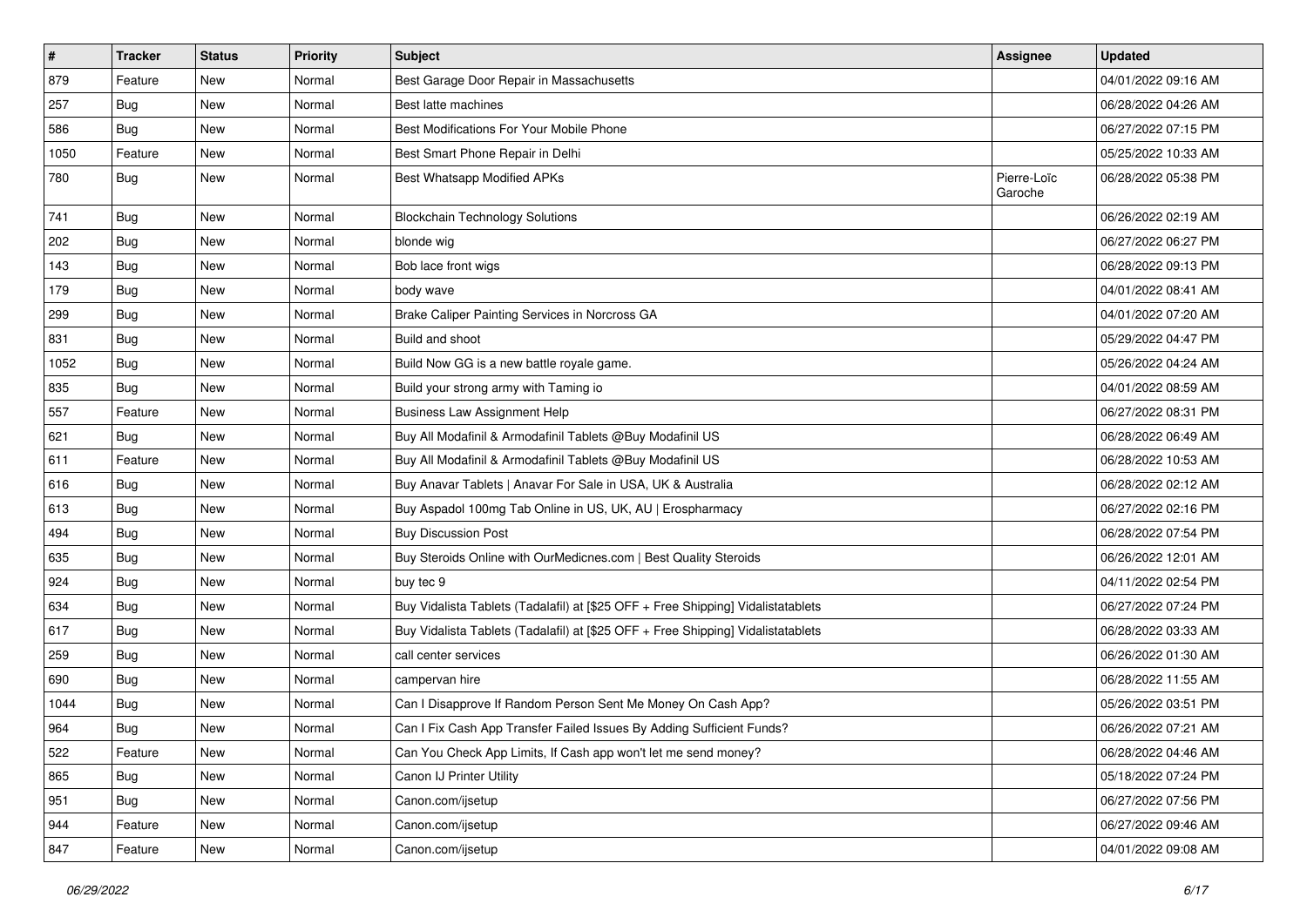| $\sharp$ | <b>Tracker</b> | <b>Status</b> | <b>Priority</b> | <b>Subject</b>                                                       | <b>Assignee</b>        | <b>Updated</b>      |
|----------|----------------|---------------|-----------------|----------------------------------------------------------------------|------------------------|---------------------|
| 845      | Feature        | New           | Normal          | canon.com/ijsetup                                                    |                        | 04/01/2022 08:58 AM |
| 813      | Feature        | New           | Normal          | Canon.com/ijsetup                                                    |                        | 06/28/2022 05:15 PM |
| 812      | Feature        | New           | Normal          | canon.com/ijsetup                                                    |                        | 06/27/2022 01:21 PM |
| 155      | Bug            | New           | Normal          | Cant access my cash app account                                      | Pierre-Loïc<br>Garoche | 06/28/2022 06:55 PM |
| 298      | <b>Bug</b>     | <b>New</b>    | Normal          | Car Stereo Installation Services in Norcross GA                      |                        | 04/01/2022 07:20 AM |
| 354      | Bug            | New           | Normal          | Car Upholstery Cleaning Services in Chesapeake VA                    |                        | 04/01/2022 07:14 AM |
| 338      | Bug            | <b>New</b>    | Normal          | Car Upholstery Cleaning Services in Norfolk VA                       |                        | 04/01/2022 07:23 AM |
| 323      | <b>Bug</b>     | <b>New</b>    | Normal          | Car Upholstery Cleaning Services in Virginia Beach VA                |                        | 04/01/2022 07:26 AM |
| 303      | <b>Bug</b>     | <b>New</b>    | Normal          | Car Wrapping Services in Norcross GA                                 |                        | 04/01/2022 07:22 AM |
| 408      | <b>Bug</b>     | New           | Normal          | Carpet Cleaning Boston MA                                            |                        | 04/01/2022 07:47 AM |
| 424      | <b>Bug</b>     | New           | Normal          | Carpet Cleaning Brookline MA                                         |                        | 04/01/2022 07:45 AM |
| 457      | <b>Bug</b>     | <b>New</b>    | Normal          | Carpet Cleaning Medford MA                                           |                        | 06/27/2022 05:21 PM |
| 433      | <b>Bug</b>     | New           | Normal          | Carpet Cleaning Newton MA                                            |                        | 04/01/2022 07:50 AM |
| 449      | Bug            | <b>New</b>    | Normal          | Carpet Cleaning Quincy MA                                            |                        | 04/01/2022 07:48 AM |
| 340      | <b>Bug</b>     | New           | Normal          | Carpet Cleaning Services in Chesapeake VA                            |                        | 04/01/2022 07:23 AM |
| 325      | <b>Bug</b>     | New           | Normal          | Carpet Cleaning Services in Norfolk VA                               |                        | 04/01/2022 07:26 AM |
| 307      | Bug            | New           | Normal          | Carpet Cleaning Services in Virginia Beach VA                        |                        | 04/01/2022 07:19 AM |
| 416      | <b>Bug</b>     | New           | Normal          | Carpet Cleaning Somerville MA                                        |                        | 04/01/2022 07:46 AM |
| 441      | <b>Bug</b>     | New           | Normal          | Carpet Cleaning Watertown MA                                         |                        | 06/02/2022 06:00 PM |
| 465      | <b>Bug</b>     | New           | Normal          | Carpet Cleaning Westchester MA                                       |                        | 06/27/2022 12:50 PM |
| 341      | <b>Bug</b>     | <b>New</b>    | Normal          | Carpet Repairing Services in Chesapeake VA                           |                        | 04/01/2022 07:23 AM |
| 326      | Bug            | <b>New</b>    | Normal          | Carpet Repairing Services in Norfolk VA                              |                        | 04/01/2022 07:26 AM |
| 308      | <b>Bug</b>     | New           | Normal          | Carpet Repairing Services in Virginia Beach VA                       |                        | 04/01/2022 07:19 AM |
| 775      | <b>Bug</b>     | New           | Normal          | cash app                                                             |                        | 02/14/2022 08:20 AM |
| 227      | <b>Bug</b>     | New           | Normal          | Cash App Help & Solutions - Here You Will Get Better Assistance      |                        | 06/25/2022 11:21 PM |
| 895      | <b>Bug</b>     | New           | Normal          | Cash App Scams                                                       |                        | 06/18/2022 02:36 PM |
| 582      | <b>Bug</b>     | New           | Normal          | Cash App Won't Let Me Send Money If There Is A Low Balance Available | Pierre-Loïc<br>Garoche | 06/26/2022 02:39 PM |
| 1057     | Bug            | New           | Normal          | <b>CCPlay Education Edition APK</b>                                  |                        | 06/07/2022 04:07 AM |
| 838      | Bug            | New           | Normal          | Celebrity Hunter Mod apk - Como instalá-lo                           |                        | 04/01/2022 08:58 AM |
| 507      | Bug            | New           | Normal          | central.bitdefender.com                                              |                        | 06/28/2022 11:02 PM |
| 1102     | Bug            | New           | Normal          | Charlottesville Travel Guide ?                                       |                        | 06/26/2022 07:44 AM |
| 531      | <b>Bug</b>     | New           | Normal          | Cheap Assignment Writing Service UK                                  | Anonymous              | 06/28/2022 11:08 PM |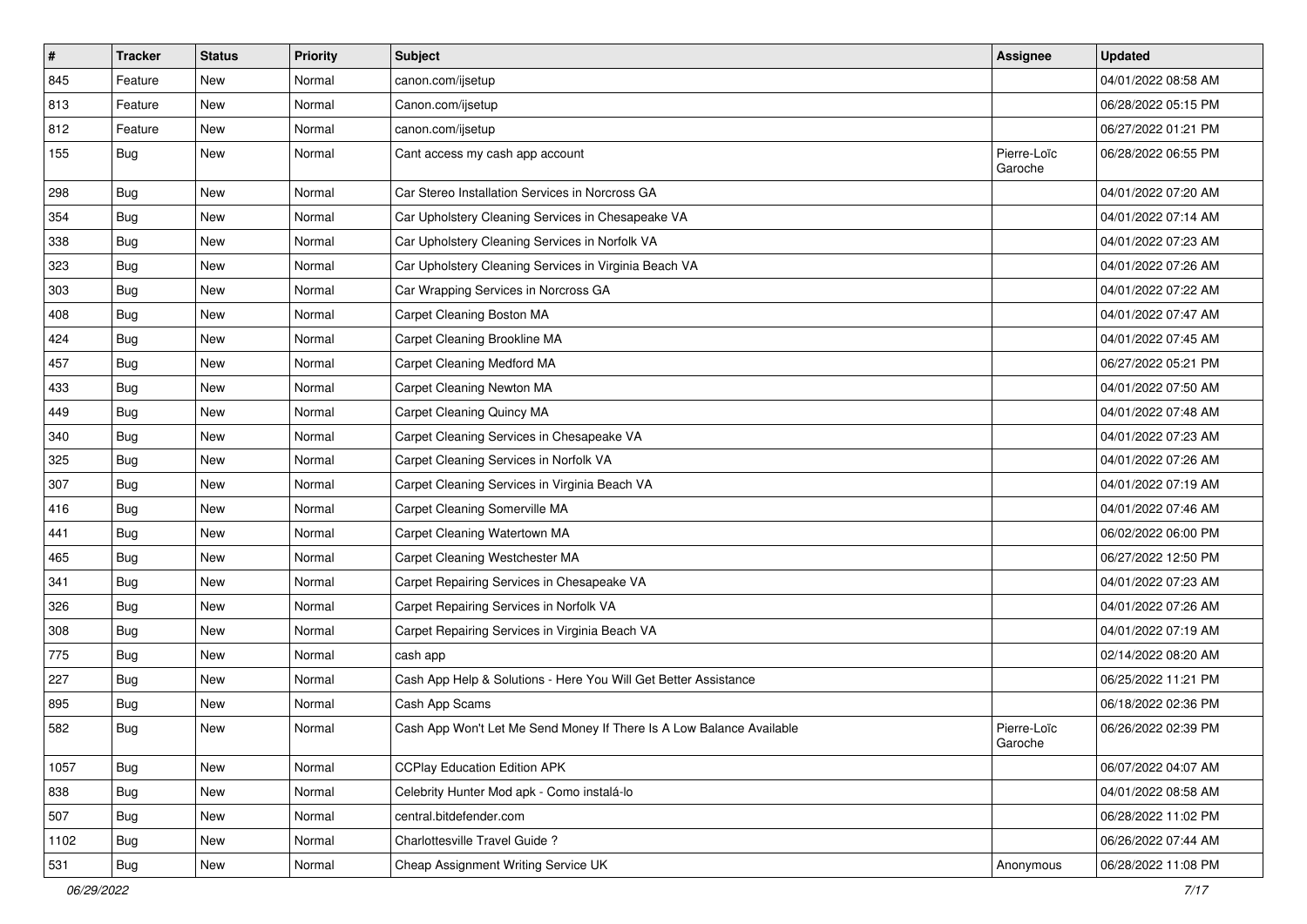| $\vert$ # | <b>Tracker</b> | <b>Status</b> | <b>Priority</b> | <b>Subject</b>                                                 | <b>Assignee</b>        | <b>Updated</b>      |
|-----------|----------------|---------------|-----------------|----------------------------------------------------------------|------------------------|---------------------|
| 530       | Bug            | New           | Normal          | Cheap Assignment Writing Service UK                            | Anonymous              | 06/28/2022 11:00 PM |
| 487       | <b>Bug</b>     | New           | Normal          | Cheap Fake Dunks                                               |                        | 06/28/2022 07:49 PM |
| 610       | Feature        | New           | Normal          | CheapestMedsShop 100% Safe Medicines Online in USA UK & AUS.   |                        | 06/28/2022 09:42 AM |
| 632       | <b>Bug</b>     | New           | Normal          | CheapestMedsShop   100% Safe Medicines Online in UK & AUS.     |                        | 06/28/2022 09:52 AM |
| 622       | Bug            | New           | Normal          | CheapestMedsShop   100% Safe Medicines Online in UK & AUS.     |                        | 06/28/2022 05:22 AM |
| 615       | Bug            | New           | Normal          | CheapestMedsShop   100% Safe Medicines Online in USA UK & AUS. |                        | 06/27/2022 02:19 PM |
| 769       | Bug            | New           | Normal          | check my cash app                                              |                        | 06/28/2022 03:29 PM |
| 521       | Feature        | New           | Normal          | Check out the Cash app Card balance for an overdraft.          | Pierre-Loïc<br>Garoche | 06/26/2022 04:22 AM |
| 1002      | Bug            | <b>New</b>    | Normal          | Chemistry Assignment Help                                      |                        | 06/04/2022 09:58 AM |
| 650       | <b>Bug</b>     | New           | Normal          | <b>Cherries Health Benefits</b>                                |                        | 06/26/2022 12:57 AM |
| 832       | Bug            | New           | Normal          | Choque Royale Mod Apk                                          |                        | 04/01/2022 08:59 AM |
| 553       | Bug            | New           | Normal          | Cinema HD APK - Free Movie Enjoyment App on Android            |                        | 06/28/2022 02:34 PM |
| 1071      | <b>Bug</b>     | New           | Normal          | Cinema HD Review - Cinemahdv2.net                              |                        | 06/21/2022 06:54 PM |
| 201       | Bug            | New           | Normal          | closure wig                                                    |                        | 06/28/2022 12:58 PM |
| 657       | <b>Bug</b>     | New           | Normal          | Coconut Nutrition Facts And Health Benefits                    |                        | 06/27/2022 08:56 AM |
| 1083      | Bug            | New           | Normal          | coin base review                                               |                        | 06/11/2022 09:13 AM |
| 646       | Feature        | New           | Normal          | Collaborative Research Group                                   |                        | 06/27/2022 04:01 AM |
| 189       | <b>Bug</b>     | New           | Normal          | <b>College Biology Writing Services</b>                        |                        | 06/26/2022 12:50 PM |
| 827       | Bug            | New           | Normal          | Come To Know The Required Steps To Unlock Cash App Account     |                        | 04/01/2022 08:59 AM |
| 782       | Bug            | New           | Normal          | Comment faire une sonnerie téléphonique                        |                        | 06/27/2022 11:56 PM |
| 413       | Bug            | New           | Normal          | Commercial Floor Cleaning Boston MA                            |                        | 04/01/2022 07:45 AM |
| 430       | Bug            | New           | Normal          | Commercial Floor Cleaning Brookline MA                         |                        | 04/01/2022 07:50 AM |
| 462       | Bug            | New           | Normal          | Commercial Floor Cleaning Medford MA                           |                        | 04/01/2022 07:32 AM |
| 438       | Bug            | New           | Normal          | Commercial Floor Cleaning Newton MA                            |                        | 04/01/2022 07:50 AM |
| 454       | Bug            | New           | Normal          | Commercial Floor Cleaning Quincy MA                            |                        | 06/02/2022 05:59 PM |
| 421       | Bug            | New           | Normal          | Commercial Floor Cleaning Somerville MA                        |                        | 04/01/2022 07:46 AM |
| 446       | <b>Bug</b>     | New           | Normal          | Commercial Floor Cleaning Watertown MA                         |                        | 04/01/2022 07:49 AM |
| 470       | <b>Bug</b>     | New           | Normal          | Commercial Floor Cleaning Westchester MA                       |                        | 06/28/2022 04:16 AM |
| 614       | Bug            | New           | Normal          | Como baixar o MOD APK no celular                               |                        | 06/27/2022 09:26 AM |
| 874       | <b>Bug</b>     | New           | Normal          | Cómo descargar Minecraft Apk                                   |                        | 06/26/2022 08:01 AM |
| 700       | Bug            | New           | Normal          | Cómo descargar Poppy Playtime                                  |                        | 04/01/2022 09:30 AM |
| 754       | <b>Bug</b>     | New           | Normal          | Cómo descargar tonos gratis de teléfono celular                |                        | 06/26/2022 01:56 PM |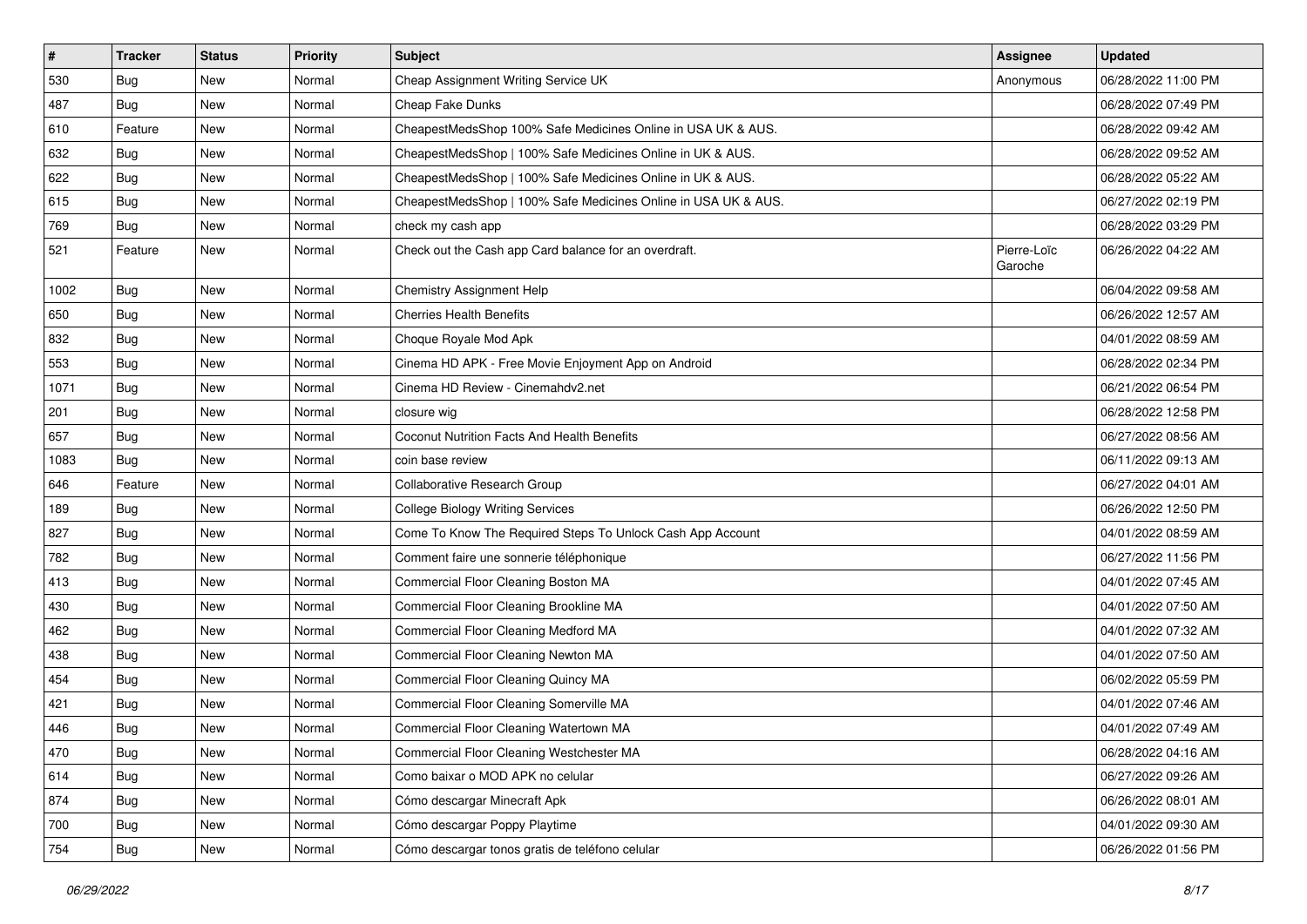| $\vert$ # | <b>Tracker</b> | <b>Status</b> | <b>Priority</b> | <b>Subject</b>                                                               | Assignee               | <b>Updated</b>      |
|-----------|----------------|---------------|-----------------|------------------------------------------------------------------------------|------------------------|---------------------|
| 721       | Bug            | New           | Normal          | Cómo instalar un Mod Apk                                                     |                        | 06/24/2022 09:39 PM |
| 132       | <b>Bug</b>     | <b>New</b>    | Normal          | concrete-everything                                                          |                        | 06/28/2022 12:47 AM |
| 698       | Feature        | New           | Normal          | Connect with cash app representative to ask about cash app flip scam         |                        | 06/26/2022 11:24 AM |
| 74        | Bug            | New           | Normal          | const is not supported inside contract                                       | Pierre-Loïc<br>Garoche | 06/28/2022 03:54 PM |
| 1124      | Bug            | New           | Normal          | Cookie clicker unblocked                                                     |                        | 06/24/2022 05:14 AM |
| 1122      | <b>Bug</b>     | <b>New</b>    | Normal          | Count the number of words on the Microsoft Word application in the phone     |                        | 06/23/2022 04:19 AM |
| 1041      | <b>Bug</b>     | New           | Normal          | Count words in Word on the computer                                          |                        | 05/27/2022 02:16 PM |
| 133       | <b>Bug</b>     | New           | Normal          | craftlabs                                                                    |                        | 06/28/2022 07:37 PM |
| 647       | Feature        | <b>New</b>    | Normal          | <b>Cranberry Health Benefits</b>                                             |                        | 06/28/2022 02:47 PM |
| 750       | <b>Bug</b>     | New           | Normal          | Create a Report Template                                                     |                        | 06/26/2022 04:27 PM |
| 1073      | <b>Bug</b>     | New           | Normal          | Cricut Design Space                                                          |                        | 06/07/2022 09:34 PM |
| 1067      | <b>Bug</b>     | New           | Normal          | Cricut.com/setup                                                             |                        | 05/31/2022 12:19 PM |
| 1062      | <b>Bug</b>     | New           | Normal          | Cricut.com/setup                                                             |                        | 05/28/2022 12:26 PM |
| 1061      | Bug            | <b>New</b>    | Normal          | Cricut.com/setup                                                             |                        | 05/28/2022 12:24 PM |
| 1058      | Bug            | New           | Normal          | Cricut.com/setup                                                             |                        | 05/28/2022 08:28 AM |
| 1045      | <b>Bug</b>     | New           | Normal          | Cricut.com/setup                                                             |                        | 05/24/2022 10:45 AM |
| 1021      | Bug            | <b>New</b>    | Normal          | Cricut.com/setup                                                             |                        | 05/26/2022 12:21 AM |
| 1020      | <b>Bug</b>     | New           | Normal          | Cricut.com/setup                                                             |                        | 05/13/2022 11:14 AM |
| 1019      | <b>Bug</b>     | <b>New</b>    | Normal          | Cricut.com/setup                                                             |                        | 05/13/2022 11:13 AM |
| 1012      | Bug            | New           | Normal          | Cricut.com/setup                                                             |                        | 05/11/2022 11:30 AM |
| 1006      | Bug            | New           | Normal          | Cricut.com/setup                                                             |                        | 05/10/2022 01:22 PM |
| 996       | <b>Bug</b>     | New           | Normal          | Cricut.com/setup                                                             |                        | 06/27/2022 07:12 AM |
| 994       | Feature        | New           | Normal          | Cricut.com/setup                                                             |                        | 06/26/2022 02:00 AM |
| 714       | Bug            | New           | Normal          | Cuevana 3 Premium - Enjoy Your Favorite Movies and TV Shows on Your Smart TV |                        | 06/27/2022 11:43 PM |
| 912       | <b>Bug</b>     | New           | Normal          | Cuphead Mobile Game Review                                                   |                        | 06/09/2022 10:14 AM |
| 144       | Bug            | New           | Normal          | curly bob lace front wigs                                                    |                        | 06/26/2022 01:44 PM |
| 169       | <b>Bug</b>     | New           | Normal          | CV Maker - UAE CV Writing Agency                                             |                        | 06/28/2022 05:38 PM |
| 628       | <b>Bug</b>     | New           | Normal          | CV reviewing services!                                                       |                        | 06/28/2022 12:17 AM |
| 1128      | <b>Bug</b>     | New           | Normal          | cvjvfbdi                                                                     | Hamza<br>Bourbouh      | 06/27/2022 01:52 PM |
| 986       | Bug            | New           | Normal          | dbhdsvbhdf                                                                   | Christophe<br>Garion   | 06/27/2022 04:12 PM |
| 1085      | Feature        | New           | Normal          | dcvghdcc asgdvgd dveduqwv ajdhvwd                                            |                        | 06/09/2022 03:46 PM |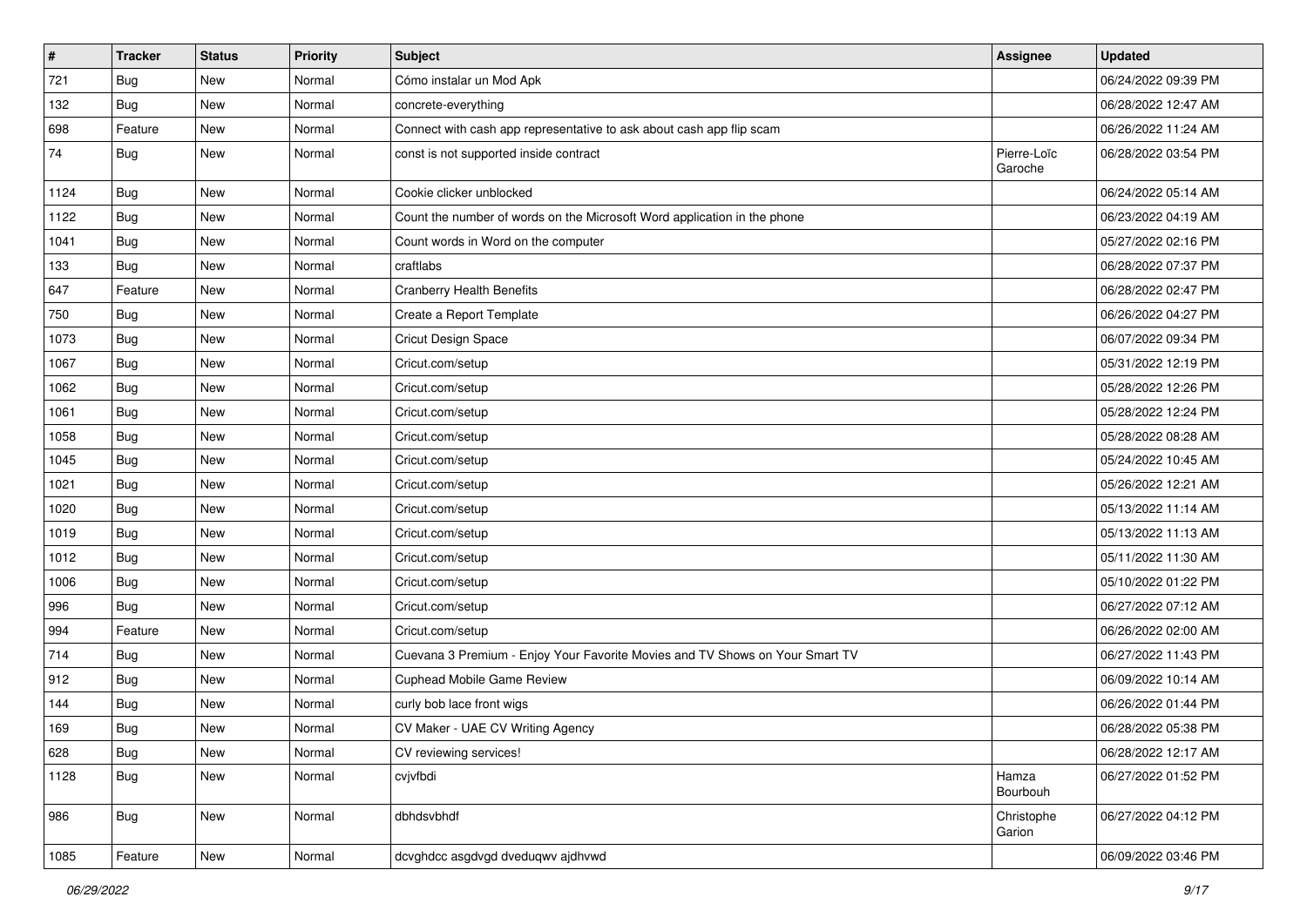| $\sharp$ | <b>Tracker</b> | <b>Status</b> | <b>Priority</b> | <b>Subject</b>                                                          | Assignee               | Updated             |
|----------|----------------|---------------|-----------------|-------------------------------------------------------------------------|------------------------|---------------------|
| 1076     | Bug            | New           | Normal          | DedicatedHosting4u                                                      |                        | 06/11/2022 09:15 AM |
| 592      | Bug            | <b>New</b>    | Normal          | Deezer Premium APK - Baixe músicas de qualquer lugar do mundo de graça  |                        | 06/27/2022 10:23 PM |
| 978      | Bug            | <b>New</b>    | Normal          | Delamore Lodge is a place to stay.                                      |                        | 06/27/2022 04:57 AM |
| 1051     | <b>Bug</b>     | New           | Normal          | Dental Supplies USA                                                     |                        | 06/11/2022 09:20 PM |
| 242      | Feature        | <b>New</b>    | Normal          | Descripción de Torque Pro MOD APK para Android                          |                        | 06/28/2022 01:14 AM |
| 161      | Bug            | New           | Normal          | dfdrtyuio                                                               |                        | 06/27/2022 07:21 PM |
| 166      | Bug            | <b>New</b>    | Normal          | dfgbd                                                                   |                        | 04/01/2022 07:57 AM |
| 165      | Bug            | New           | Normal          | dfgbd                                                                   |                        | 04/01/2022 07:57 AM |
| 164      | Bug            | New           | Normal          | dfgbd                                                                   |                        | 06/28/2022 04:56 PM |
| 128      | Bug            | <b>New</b>    | Normal          | dfgbd                                                                   |                        | 06/28/2022 09:48 AM |
| 150      | Bug            | New           | Normal          | dfgh                                                                    |                        | 06/27/2022 05:59 PM |
| 158      | <b>Bug</b>     | New           | Normal          | dfghj zcvgh                                                             |                        | 06/27/2022 07:28 AM |
| 149      | Bug            | New           | Normal          | dftgy                                                                   |                        | 06/28/2022 06:18 PM |
| 724      | Bug            | New           | Normal          | Dial Chime Customer support number for a quick response                 |                        | 06/28/2022 05:15 PM |
| 684      | <b>Bug</b>     | New           | Normal          | Difference between paper map and online map                             |                        | 06/28/2022 05:41 PM |
| 174      | Feature        | New           | Normal          | Digital Marketing Philadelphia                                          |                        | 06/28/2022 11:34 AM |
| 717      | <b>Bug</b>     | New           | Normal          | Disney Plus Apk - Watch Movies and TV Shows on Your Device              |                        | 06/27/2022 11:38 PM |
| 315      | Bug            | New           | Normal          | Dissertation help UK                                                    |                        | 06/28/2022 01:20 PM |
| 1074     | <b>Bug</b>     | New           | Normal          | Dissertation writing help at economical rates!                          | Christophe<br>Garion   | 06/06/2022 04:48 PM |
| 539      | Bug            | New           | Normal          | Do you want to know how to activate cash card through phone number?     |                        | 04/01/2022 09:25 AM |
| 516      | <b>Bug</b>     | New           | Normal          | Does Cash App Help To Get Cash App Refund Without Any Interruption?     |                        | 06/28/2022 12:20 AM |
| 833      | Bug            | New           | Normal          | Does Direct Deposit Hit Chime- seek Chime Customer Service              |                        | 04/01/2022 08:59 AM |
| 682      | <b>Bug</b>     | New           | Normal          | Does Facebook customer service live chat allow to speak with someone?   |                        | 06/27/2022 05:19 PM |
| 676      | <b>Bug</b>     | <b>New</b>    | Normal          | Does Facebook customer service live chat allow to speak with someone?   |                        | 04/01/2022 09:39 AM |
| 822      | <b>Bug</b>     | <b>New</b>    | Normal          | Dowload Your Boyfriend Game                                             |                        | 06/28/2022 04:56 AM |
| 876      | <b>Bug</b>     | <b>New</b>    | Normal          | Download Full-Size Profile Pictures of Your Favorite Users With InstaDP |                        | 04/01/2022 09:12 AM |
| 1034     | <b>Bug</b>     | <b>New</b>    | Normal          | Download Teaching Feeling For Android                                   |                        | 05/20/2022 09:25 AM |
| 734      | <b>Bug</b>     | New           | Normal          | DR. STRANGE: Multiverse of Scheduling Madness!                          |                        | 06/28/2022 07:07 AM |
| 795      | Bug            | <b>New</b>    | Normal          | Drift Boss - Exciting Race                                              |                        | 06/26/2022 06:32 PM |
| 1081     | Feature        | New           | Normal          | drift boss- the best driftitng game                                     |                        | 06/15/2022 05:56 AM |
| 1003     | Bug            | New           | Normal          | Drift F1 is a drifting car game inspired by F1's tracks.                | Pierre-Loïc<br>Garoche | 05/10/2022 10:52 AM |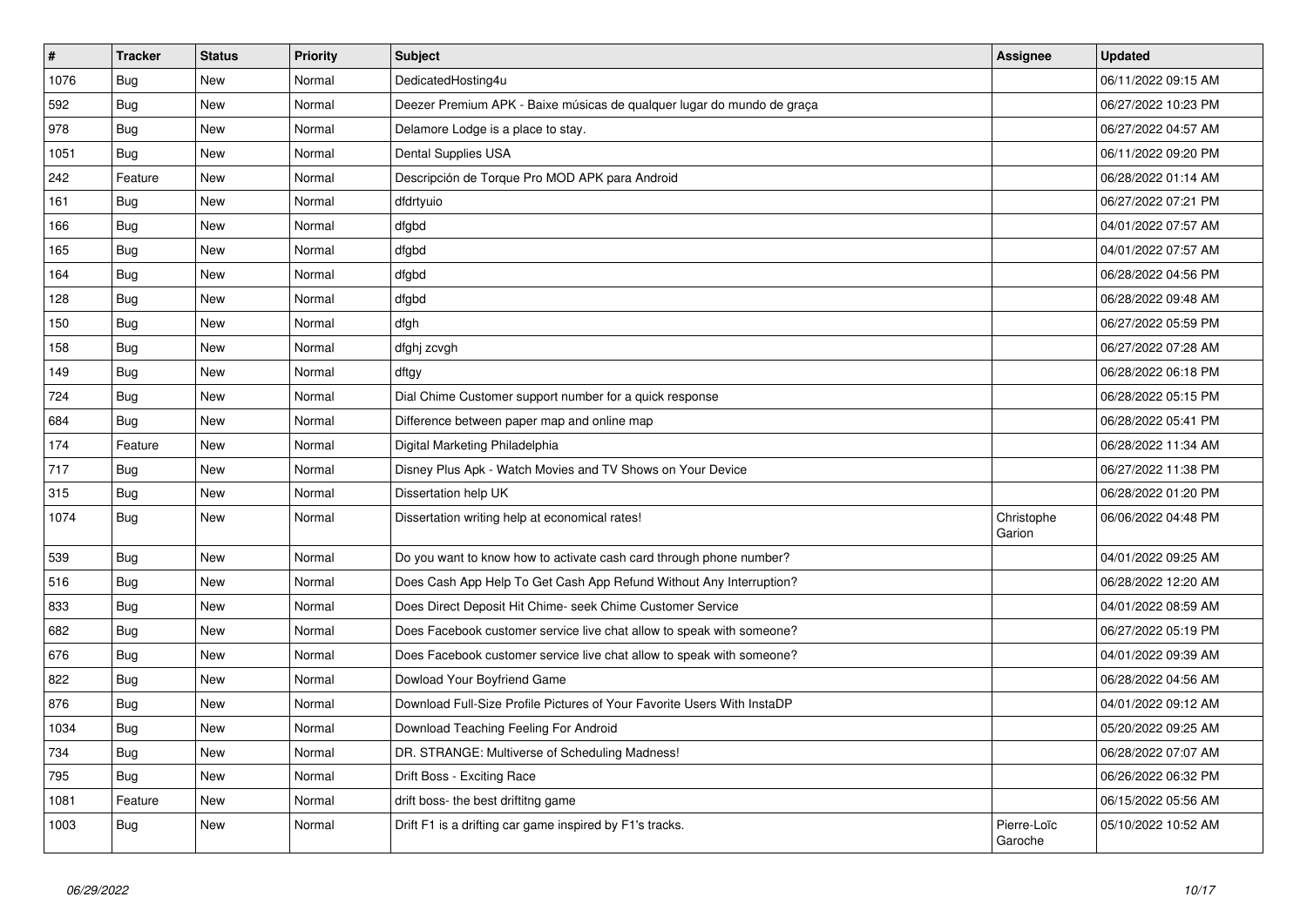| $\sharp$ | <b>Tracker</b> | <b>Status</b> | <b>Priority</b> | <b>Subject</b>                                                                                                                                                                                                                                                        | <b>Assignee</b>        | <b>Updated</b>      |
|----------|----------------|---------------|-----------------|-----------------------------------------------------------------------------------------------------------------------------------------------------------------------------------------------------------------------------------------------------------------------|------------------------|---------------------|
| 727      | Bug            | New           | Normal          | Drive for speed simulator mod apk                                                                                                                                                                                                                                     | Pierre-Loïc<br>Garoche | 06/27/2022 06:33 AM |
| 581      | Bug            | New           | Normal          | E-Learning Course Help                                                                                                                                                                                                                                                |                        | 06/28/2022 03:36 AM |
| 910      | Bug            | New           | Normal          | Each content looks unisize or not formated                                                                                                                                                                                                                            |                        | 04/06/2022 11:21 AM |
| 347      | Bug            | <b>New</b>    | Normal          | Eco/Green Cleaning Services in Chesapeake VA                                                                                                                                                                                                                          |                        | 06/28/2022 06:48 AM |
| 332      | <b>Bug</b>     | New           | Normal          | Eco/Green Cleaning Services in Norfolk VA                                                                                                                                                                                                                             |                        | 04/01/2022 07:25 AM |
| 317      | <b>Bug</b>     | <b>New</b>    | Normal          | Eco/Green Cleaning Services in Virginia Beach VA                                                                                                                                                                                                                      |                        | 06/27/2022 07:03 AM |
| 949      | Bug            | New           | Normal          | <b>Educational Games</b>                                                                                                                                                                                                                                              |                        | 06/15/2022 09:11 PM |
| 708      | <b>Bug</b>     | <b>New</b>    | Normal          | Efficient ways to proceed with the cash app dispute process?                                                                                                                                                                                                          |                        | 06/28/2022 04:03 AM |
| 655      | Bug            | New           | Normal          | <b>Eggplant Health Benefits</b>                                                                                                                                                                                                                                       |                        | 06/27/2022 03:40 PM |
| 593      | Bug            | New           | Normal          | Eiffel Spark Ultimate C2 SN series is a fully synthetic range of advanced performance engine oils blended<br>in high performance fully synthetic (PAO – polyalphaolefin) basestocks fortified with advanced technology<br>additive system, specifically formulated to |                        | 06/28/2022 08:34 PM |
| 1092     | <b>Bug</b>     | New           | Normal          | Ellison Estate Vineyard                                                                                                                                                                                                                                               |                        | 06/20/2022 12:03 PM |
| 351      | Bug            | <b>New</b>    | Normal          | Emergency Cleaning Services in Chesapeake VA                                                                                                                                                                                                                          |                        | 04/01/2022 07:14 AM |
| 350      | <b>Bug</b>     | New           | Normal          | Emergency Cleaning Services in Chesapeake VA                                                                                                                                                                                                                          |                        | 04/01/2022 07:14 AM |
| 335      | Bug            | <b>New</b>    | Normal          | Emergency Cleaning Services in Norfolk VA                                                                                                                                                                                                                             |                        | 04/01/2022 07:24 AM |
| 320      | Bug            | New           | Normal          | Emergency Cleaning Services in Virginia Beach VA                                                                                                                                                                                                                      |                        | 04/01/2022 07:27 AM |
| 561      | <b>Bug</b>     | New           | Normal          | Enjoy the Full YouTube Premium Experience With YouTube Premium Membership                                                                                                                                                                                             |                        | 06/27/2022 09:33 PM |
| 1117     | Bug            | New           | Normal          | Equal Words - Word search game for PC and Windows Phone                                                                                                                                                                                                               |                        | 06/27/2022 02:12 AM |
| 692      | Bug            | New           | Normal          | Esports 888b                                                                                                                                                                                                                                                          |                        | 06/12/2022 10:04 AM |
| 220      | Feature        | <b>New</b>    | Normal          | essay writing services                                                                                                                                                                                                                                                |                        | 06/26/2022 04:55 PM |
| 75       | Bug            | New           | Normal          | exception File "checks/algebraicLoop.ml", line 368, characters 16-22: Assertion failed                                                                                                                                                                                |                        | 06/28/2022 05:14 PM |
| 877      | Feature        | New           | Normal          | <b>Exness Broker Review</b>                                                                                                                                                                                                                                           |                        | 04/01/2022 09:12 AM |
| 573      | Bug            | New           | Normal          | Experimente lo mejor en la aplicación Apk de juegos gratis                                                                                                                                                                                                            |                        | 06/28/2022 12:55 AM |
| 135      | Bug            | <b>New</b>    | Normal          | factspress                                                                                                                                                                                                                                                            |                        | 04/01/2022 07:52 AM |
| 258      | Bug            | New           | Normal          | Fake Nike Dunk High AMBUSH Deep Royal                                                                                                                                                                                                                                 |                        | 06/28/2022 07:04 PM |
| 497      | <b>Bug</b>     | <b>New</b>    | Normal          | Fake Nike Dunk Low Off-White Lot 50                                                                                                                                                                                                                                   |                        | 06/28/2022 11:12 PM |
| 256      | Bug            | New           | Normal          | <b>Fake Travis Scott Shoes</b>                                                                                                                                                                                                                                        |                        | 04/01/2022 08:12 AM |
| 977      | Bug            | New           | Normal          | Fans of the Old Country will like this book.                                                                                                                                                                                                                          |                        | 06/26/2022 05:54 AM |
| 511      | Feature        | New           | Normal          | Fashion                                                                                                                                                                                                                                                               | Anonymous              | 06/27/2022 12:17 AM |
| 510      | Feature        | New           | Normal          | Fashion                                                                                                                                                                                                                                                               | Anonymous              | 06/28/2022 09:23 PM |
| 509      | Feature        | New           | Normal          | Fashion                                                                                                                                                                                                                                                               | Anonymous              | 06/27/2022 06:39 PM |
| 272      | Feature        | New           | Normal          | Fashion                                                                                                                                                                                                                                                               |                        | 06/27/2022 03:53 PM |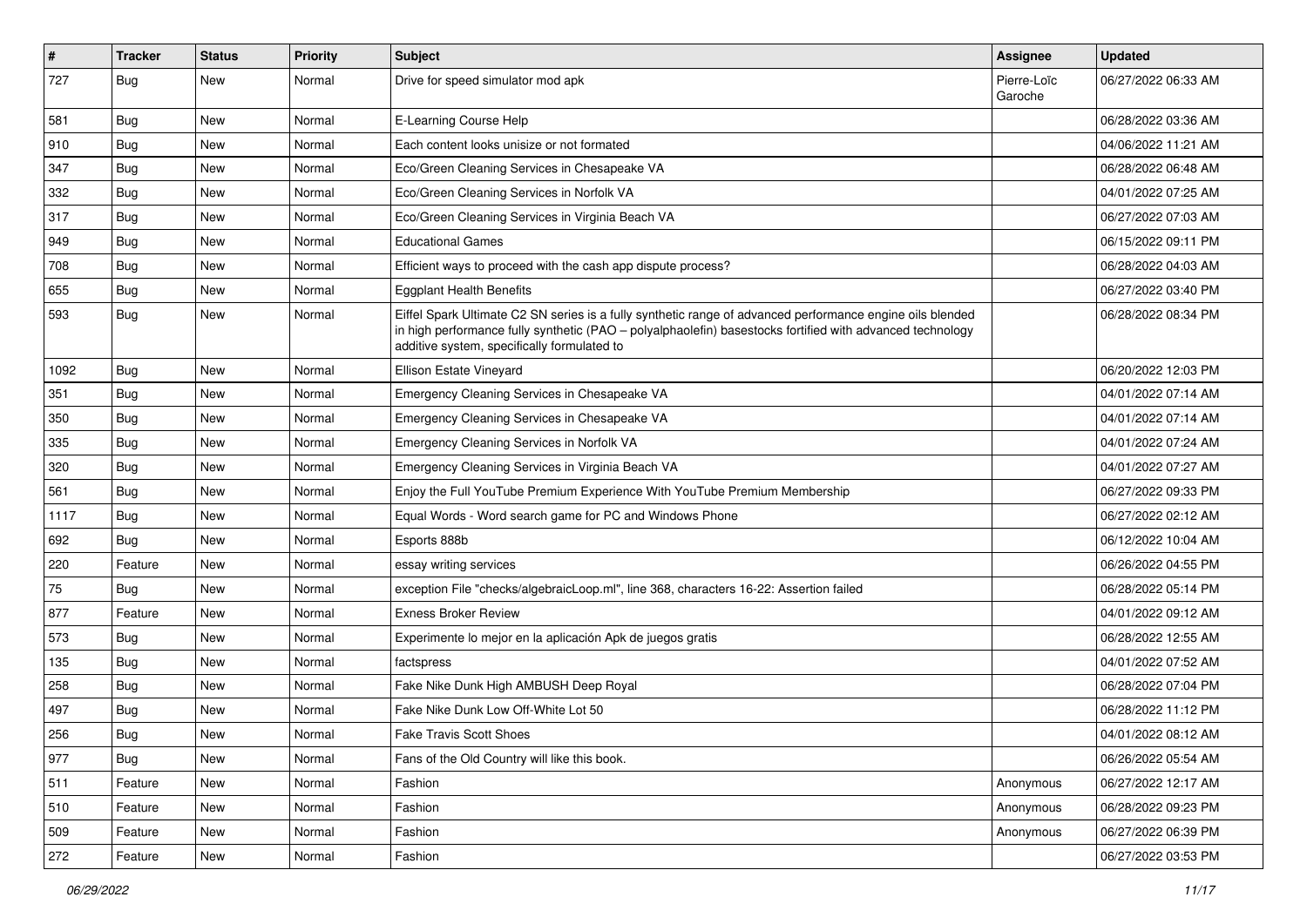| $\vert$ # | <b>Tracker</b> | <b>Status</b> | <b>Priority</b> | <b>Subject</b>                                                  | <b>Assignee</b>   | <b>Updated</b>      |
|-----------|----------------|---------------|-----------------|-----------------------------------------------------------------|-------------------|---------------------|
| 271       | Feature        | New           | Normal          | Fashion                                                         |                   | 06/28/2022 06:41 PM |
| 268       | <b>Bug</b>     | New           | Normal          | Fashionj                                                        |                   | 04/01/2022 08:20 AM |
| 154       | <b>Bug</b>     | New           | Normal          | fdgyyrut gyrtrw                                                 |                   | 06/27/2022 01:21 AM |
| 915       | <b>Bug</b>     | New           | Normal          | Finance dissertation writing                                    |                   | 04/07/2022 09:22 AM |
| 1091      | Bug            | New           | Normal          | Find family fun indoors and outdoors in the Jungfrau Region     |                   | 06/14/2022 09:33 AM |
| 985       | <b>Bug</b>     | New           | Normal          | Find out the vitality of Facebook Phone Number:                 |                   | 06/27/2022 05:39 AM |
| 316       | Bug            | <b>New</b>    | Normal          | Finden Sie den besten Klingelton für Ihr Telefon                |                   | 06/24/2022 10:28 PM |
| 983       | Bug            | New           | Normal          | Finding issue in tekken 3 game?                                 |                   | 06/28/2022 03:26 AM |
| 214       | Feature        | New           | Normal          | Five Christmas Apps For Apple Users                             |                   | 06/28/2022 02:49 PM |
| 982       | Bug            | New           | Normal          | Five sites that let you download free scenarios for your iPhone |                   | 05/07/2022 09:34 PM |
| 213       | Bug            | New           | Normal          | fix HP Notebook Missing Operating System Error Message          |                   | 04/01/2022 08:53 AM |
| 1017      | Feature        | New           | Normal          | fleeing the complex                                             | Hamza<br>Bourbouh | 05/13/2022 06:33 AM |
| 475       | <b>Bug</b>     | New           | Normal          | Floor Cleaning Arlington MA                                     |                   | 06/28/2022 06:51 AM |
| 411       | Bug            | <b>New</b>    | Normal          | Floor Cleaning Boston MA                                        |                   | 04/01/2022 07:47 AM |
| 427       | <b>Bug</b>     | New           | Normal          | Floor Cleaning Brookline MA                                     |                   | 04/01/2022 07:46 AM |
| 460       | <b>Bug</b>     | New           | Normal          | Floor Cleaning Medford MA                                       |                   | 06/28/2022 01:07 PM |
| 436       | Bug            | New           | Normal          | Floor Cleaning Newton MA                                        |                   | 04/01/2022 07:50 AM |
| 452       | <b>Bug</b>     | New           | Normal          | Floor Cleaning Quincy MA                                        |                   | 04/01/2022 07:48 AM |
| 419       | <b>Bug</b>     | New           | Normal          | Floor Cleaning Somerville MA                                    |                   | 04/01/2022 07:46 AM |
| 444       | Bug            | New           | Normal          | Floor Cleaning Watertown MA                                     |                   | 04/01/2022 07:49 AM |
| 468       | Bug            | New           | Normal          | Floor Cleaning Westchester MA                                   |                   | 06/27/2022 02:41 AM |
| 473       | Bug            | New           | Normal          | Floor Stripping Arlington MA                                    |                   | 06/28/2022 06:09 PM |
| 409       | <b>Bug</b>     | New           | Normal          | Floor Stripping Boston MA                                       |                   | 04/01/2022 07:47 AM |
| 425       | <b>Bug</b>     | New           | Normal          | Floor Stripping Brookline MA                                    |                   | 04/01/2022 07:45 AM |
| 458       | <b>Bug</b>     | New           | Normal          | Floor Stripping Medford MA                                      |                   | 04/01/2022 07:32 AM |
| 434       | <b>Bug</b>     | New           | Normal          | Floor Stripping Newton MA                                       |                   | 04/01/2022 07:50 AM |
| 450       | <b>Bug</b>     | New           | Normal          | Floor Stripping Quincy MA                                       |                   | 06/27/2022 01:48 PM |
| 417       | <b>Bug</b>     | New           | Normal          | Floor Stripping Somerville MA                                   |                   | 04/01/2022 07:46 AM |
| 442       | Bug            | New           | Normal          | Floor Stripping Watertown MA                                    |                   | 04/01/2022 07:49 AM |
| 466       | Bug            | New           | Normal          | Floor Stripping Westchester MA                                  |                   | 06/28/2022 03:45 AM |
| 474       | <b>Bug</b>     | New           | Normal          | Floor Waxing Arlington MA                                       |                   | 06/28/2022 08:10 PM |
| 410       | <b>Bug</b>     | New           | Normal          | Floor Waxing Boston MA                                          |                   | 04/01/2022 07:47 AM |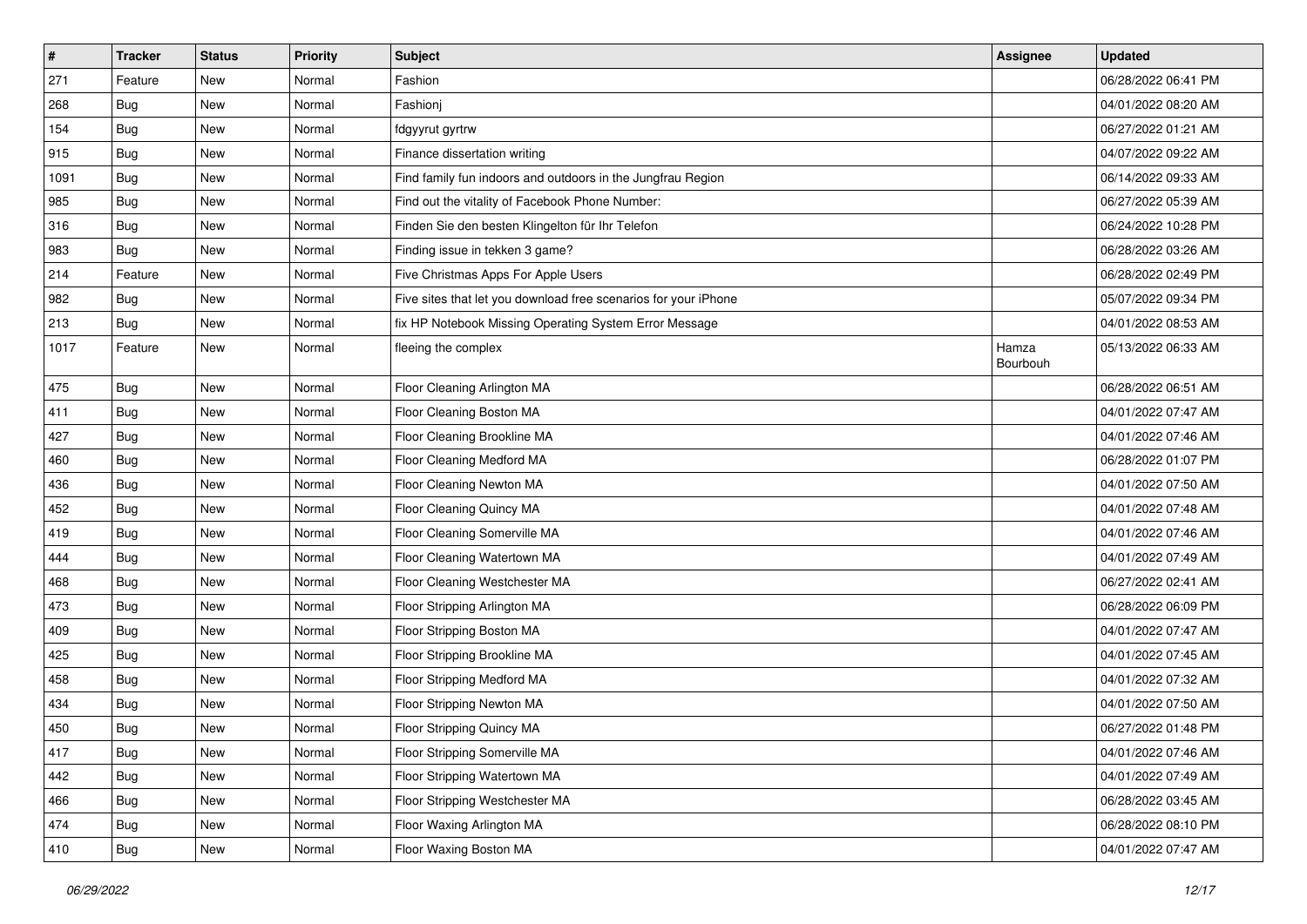| $\sharp$ | <b>Tracker</b> | <b>Status</b> | <b>Priority</b> | <b>Subject</b>                                               | Assignee | <b>Updated</b>      |
|----------|----------------|---------------|-----------------|--------------------------------------------------------------|----------|---------------------|
| 426      | <b>Bug</b>     | New           | Normal          | Floor Waxing Brookline MA                                    |          | 04/01/2022 07:49 AM |
| 459      | Bug            | New           | Normal          | Floor Waxing Medford MA                                      |          | 04/01/2022 07:32 AM |
| 435      | Bug            | New           | Normal          | Floor Waxing Newton MA                                       |          | 04/01/2022 07:50 AM |
| 451      | <b>Bug</b>     | New           | Normal          | Floor Waxing Quincy MA                                       |          | 04/01/2022 07:48 AM |
| 418      | Bug            | New           | Normal          | Floor Waxing Somerville MA                                   |          | 04/01/2022 07:46 AM |
| 443      | <b>Bug</b>     | <b>New</b>    | Normal          | Floor Waxing Watertown MA                                    |          | 04/01/2022 07:51 AM |
| 467      | <b>Bug</b>     | New           | Normal          | Floor Waxing Westchester MA                                  |          | 04/01/2022 07:31 AM |
| 253      | <b>Bug</b>     | <b>New</b>    | Normal          | Florence Lawrence                                            |          | 06/28/2022 01:31 AM |
| 232      | <b>Bug</b>     | <b>New</b>    | Normal          | FM whatsapp messaging app.                                   |          | 06/27/2022 10:04 AM |
| 956      | Bug            | New           | Normal          | FNF Free Mods Online                                         |          | 06/25/2022 09:59 PM |
| 774      | <b>Bug</b>     | <b>New</b>    | Normal          | Follow proper initiatives                                    |          | 06/27/2022 07:54 PM |
| 765      | <b>Bug</b>     | New           | Normal          | Follow proper initiatives to check my cash app               |          | 06/25/2022 10:08 AM |
| 590      | <b>Bug</b>     | <b>New</b>    | Normal          | Follow proper initiatives to check my cash app card balance: |          | 06/27/2022 09:57 AM |
| 577      | <b>Bug</b>     | New           | Normal          | Follow these easy steps to make Admiral Casino Login         |          | 06/28/2022 03:52 AM |
| 703      | <b>Bug</b>     | <b>New</b>    | Normal          | For real-time help, dial Facebook customer service number    |          | 06/27/2022 12:08 PM |
| 157      | <b>Bug</b>     | New           | Normal          | Forget cash app pin                                          |          | 06/28/2022 10:50 PM |
| 515      | <b>Bug</b>     | New           | Normal          | Fragment Nike Dunk High Tokyo Fake                           |          | 06/28/2022 07:21 PM |
| 979      | Bug            | New           | Normal          | Free Gas Cards for the Unemployed                            |          | 06/25/2022 09:02 PM |
| 980      | <b>Bug</b>     | New           | Normal          | Free Gas Cards for the Unemployed                            |          | 06/28/2022 02:54 PM |
| 973      | Feature        | <b>New</b>    | Normal          | Free NFL Streaming Sites                                     |          | 06/28/2022 06:27 AM |
| 219      | <b>Bug</b>     | New           | Normal          | Free Ringtones for Cell Phones.                              |          | 06/28/2022 11:49 PM |
| 781      | <b>Bug</b>     | New           | Normal          | Free Whatsapp Group to Join                                  |          | 06/28/2022 11:48 AM |
| 923      | Bug            | New           | Normal          | frenchies for sale                                           |          | 04/11/2022 02:35 PM |
| 957      | <b>Bug</b>     | <b>New</b>    | Normal          | From Where I Can Get Cheap Writing Services?                 |          | 04/20/2022 05:06 AM |
| 789      | Bug            | New           | Normal          | Full version                                                 |          | 06/28/2022 10:51 PM |
| 393      | <b>Bug</b>     | New           | Normal          | Furniture Assembly Services in Annapolis MD                  |          | 04/01/2022 07:16 AM |
| 369      | <b>Bug</b>     | New           | Normal          | Furniture Assembly Services in Arlington County VA           |          | 04/01/2022 07:12 AM |
| 357      | <b>Bug</b>     | New           | Normal          | Furniture Assembly Services in Baltimore MD                  |          | 04/01/2022 07:12 AM |
| 375      | Bug            | New           | Normal          | Furniture Assembly Services in Fairfax VA                    |          | 04/01/2022 07:18 AM |
| 405      | Bug            | New           | Normal          | Furniture Assembly Services in Gaithersburg MD               |          | 04/01/2022 07:47 AM |
| 381      | Bug            | New           | Normal          | Furniture Assembly Services in McLean VA                     |          | 04/01/2022 07:17 AM |
| 399      | Bug            | New           | Normal          | Furniture Assembly Services in Potomac MD                    |          | 04/01/2022 07:15 AM |
| 387      | <b>Bug</b>     | New           | Normal          | Furniture Assembly Services in Sterling VA                   |          | 04/01/2022 07:18 AM |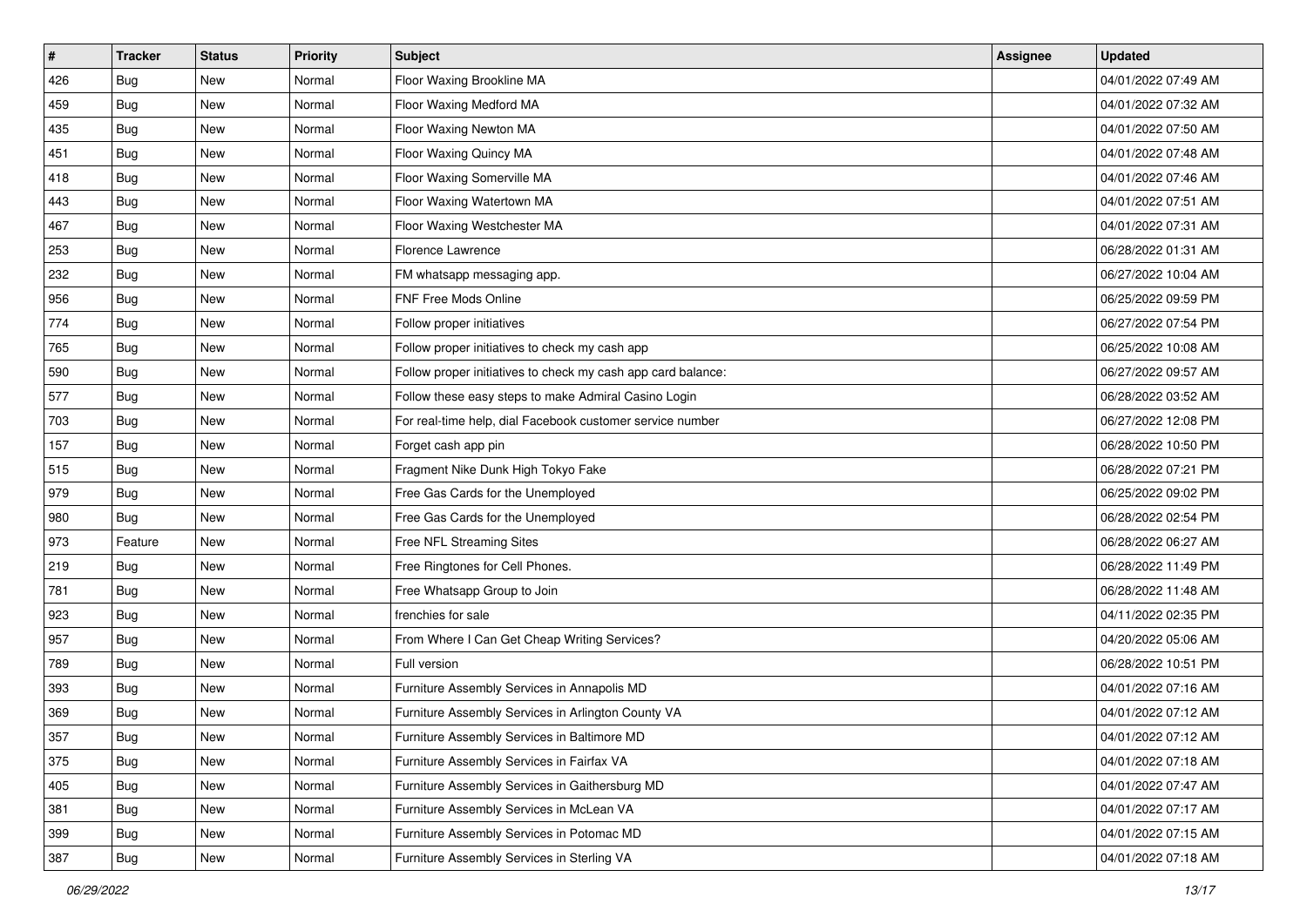| $\vert$ # | <b>Tracker</b> | <b>Status</b> | <b>Priority</b> | <b>Subject</b>                                                                         | Assignee               | <b>Updated</b>      |
|-----------|----------------|---------------|-----------------|----------------------------------------------------------------------------------------|------------------------|---------------------|
| 363       | Bug            | New           | Normal          | Furniture Assembly Services in Washington DC                                           |                        | 04/01/2022 07:13 AM |
| 849       | <b>Bug</b>     | <b>New</b>    | Normal          | FutEmax App Apk - Watch Soccer, Fantasy Football, And More On Your Mobile Device       |                        | 04/01/2022 09:04 AM |
| 683       | Feature        | New           | Normal          | Game creation                                                                          |                        | 06/28/2022 09:51 PM |
| 1053      | <b>Bug</b>     | <b>New</b>    | Normal          | Game Geometry Dash                                                                     |                        | 05/26/2022 11:30 AM |
| 1118      | Bug            | New           | Normal          | Gameplay Minecraft                                                                     |                        | 06/27/2022 10:33 AM |
| 412       | <b>Bug</b>     | New           | Normal          | Germs Removal Boston MA                                                                |                        | 04/01/2022 07:47 AM |
| 429       | Bug            | New           | Normal          | Germs Removal Brookline MA                                                             |                        | 04/01/2022 07:51 AM |
| 428       | <b>Bug</b>     | New           | Normal          | Germs Removal Brookline MA                                                             |                        | 04/01/2022 07:47 AM |
| 461       | <b>Bug</b>     | New           | Normal          | Germs Removal Medford MA                                                               |                        | 06/28/2022 04:15 AM |
| 437       | Bug            | <b>New</b>    | Normal          | Germs Removal Newton MA                                                                |                        | 04/01/2022 07:50 AM |
| 453       | <b>Bug</b>     | New           | Normal          | Germs Removal Quincy MA                                                                |                        | 04/01/2022 07:48 AM |
| 420       | Bug            | New           | Normal          | Germs Removal Somerville MA                                                            |                        | 04/01/2022 07:46 AM |
| 445       | Bug            | New           | Normal          | Germs Removal Watertown MA                                                             |                        | 04/01/2022 07:49 AM |
| 469       | <b>Bug</b>     | New           | Normal          | Germs Removal Westchester MA                                                           |                        | 06/28/2022 10:40 AM |
| 641       | <b>Bug</b>     | New           | Normal          | Get Best Economics Dissertation Writing Service                                        |                        | 06/25/2022 10:04 AM |
| 489       | <b>Bug</b>     | New           | Normal          | Get cash app refund instantly if sent to the wrong person                              |                        | 06/28/2022 04:37 PM |
| 959       | <b>Bug</b>     | New           | Normal          | Get connected with cash app team-How to get money off cash app at walmart without card |                        | 06/27/2022 08:52 AM |
| 732       | Bug            | <b>New</b>    | Normal          | Get rectifications steps about why cash app transfer failed                            |                        | 06/26/2022 03:28 PM |
| 547       | Bug            | New           | Normal          | Get rid of the issue of cash app down by calling experts.                              |                        | 06/26/2022 10:38 AM |
| 543       | Feature        | <b>New</b>    | Normal          | Get tech assistance with customer support on ATT Yahoo email login issue.              |                        | 06/24/2022 05:08 PM |
| 668       | <b>Bug</b>     | New           | Normal          | Get to know Cash App Refund Process here                                               |                        | 06/27/2022 02:38 PM |
| 535       | <b>Bug</b>     | New           | Normal          | Getting Tangled Problems When You Try To Apply For Cash App Delete Account             | Christophe<br>Garion   | 06/26/2022 04:51 PM |
| 162       | <b>Bug</b>     | New           | Normal          | gfyuik9                                                                                | Hamza<br>Bourbouh      | 04/01/2022 08:01 AM |
| 120       | Bug            | New           | Normal          | ghfjtkx                                                                                | Pierre-Loïc<br>Garoche | 06/28/2022 04:35 AM |
| 806       | Feature        | <b>New</b>    | Normal          | Go everywhere thanks to mapquest driving directions                                    |                        | 06/27/2022 02:39 AM |
| 965       | Bug            | New           | Normal          | Go with cash app customer service to know where I can load my cash app card            |                        | 06/28/2022 04:30 AM |
| 118       | Bug            | New           | Normal          | golf                                                                                   | Anonymous              | 06/28/2022 02:52 AM |
| 903       | Feature        | New           | Normal          | Good game                                                                              |                        | 04/11/2022 08:39 AM |
| 892       | <b>Bug</b>     | New           | Normal          | Good game                                                                              |                        | 04/01/2022 09:15 AM |
| 901       | Feature        | New           | Normal          | good game ever                                                                         |                        | 06/26/2022 06:25 PM |
| 900       | Feature        | New           | Normal          | good game ever                                                                         |                        | 04/02/2022 11:59 AM |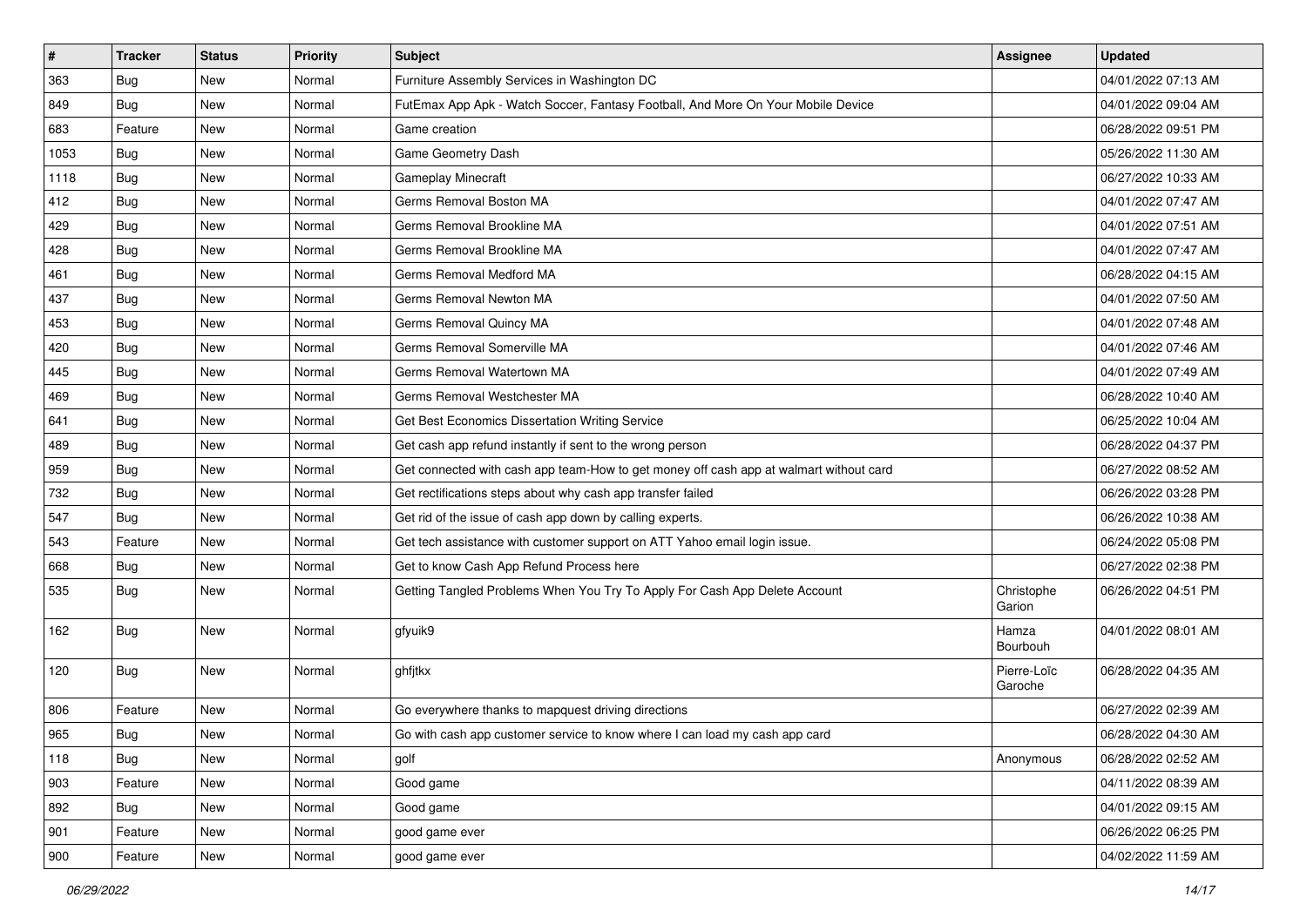| $\sharp$ | <b>Tracker</b> | <b>Status</b> | <b>Priority</b> | <b>Subject</b>                                                                                                                                                                                                                                    | Assignee               | <b>Updated</b>      |
|----------|----------------|---------------|-----------------|---------------------------------------------------------------------------------------------------------------------------------------------------------------------------------------------------------------------------------------------------|------------------------|---------------------|
| 834      | <b>Bug</b>     | New           | Normal          | Grasp the secret to relieve stress and fatigue                                                                                                                                                                                                    |                        | 04/01/2022 08:57 AM |
| 818      | <b>Bug</b>     | <b>New</b>    | Normal          | Have you ever played a basketball game?                                                                                                                                                                                                           | Corentin<br>Lauverjat  | 04/01/2022 08:55 AM |
| 285      | Bug            | <b>New</b>    | Normal          | Have you ever written an essay?                                                                                                                                                                                                                   |                        | 06/27/2022 08:05 PM |
| 137      | Bug            | <b>New</b>    | Normal          | hcbets                                                                                                                                                                                                                                            |                        | 04/01/2022 07:52 AM |
| 177      | Feature        | New           | Normal          | HD lace silky straight human hair wig                                                                                                                                                                                                             |                        | 04/01/2022 08:41 AM |
| 492      | <b>Bug</b>     | <b>New</b>    | Normal          | HD Streamz MOD APK v3.5.5 (Keine Werbung)                                                                                                                                                                                                         |                        | 06/28/2022 09:00 PM |
| 295      | Bug            | New           | Normal          | Headliner Repair Services in Jonesboro GA                                                                                                                                                                                                         |                        | 04/01/2022 07:21 AM |
| 305      | <b>Bug</b>     | <b>New</b>    | Normal          | Headliner Repair Services in Norcross GA                                                                                                                                                                                                          |                        | 04/01/2022 07:19 AM |
| 1088     | <b>Bug</b>     | <b>New</b>    | Normal          | Health And Fitness Tips 2022                                                                                                                                                                                                                      | Pierre-Loïc<br>Garoche | 06/20/2022 06:42 AM |
| 182      | Bug            | New           | Normal          | <b>Healthcare Custom Writing Services</b>                                                                                                                                                                                                         |                        | 06/28/2022 10:53 AM |
| 181      | Bug            | <b>New</b>    | Normal          | <b>Healthcare Custom Writing Services</b>                                                                                                                                                                                                         |                        | 06/28/2022 01:52 PM |
| 627      | <b>Bug</b>     | New           | Normal          | <b>HELO</b>                                                                                                                                                                                                                                       |                        | 06/28/2022 11:28 AM |
| 544      | <b>Bug</b>     | New           | Normal          | Hey! I had a very cool idea to order our general picture on canvas for my family as a gift. But couldn't find a<br>good one. Once my friend advised me this article in which I found what I was looking for and gave a cool<br>gift to my family. |                        | 06/27/2022 04:10 AM |
| 187      | Bug            | <b>New</b>    | Normal          | High Quality Replic 350 V2 Carbon                                                                                                                                                                                                                 |                        | 04/01/2022 08:40 AM |
| 508      | <b>Bug</b>     | New           | Normal          | hire a professional dissertation help                                                                                                                                                                                                             |                        | 06/28/2022 04:58 PM |
| 195      | Bug            | New           | Normal          | homoeobazaar                                                                                                                                                                                                                                      |                        | 04/01/2022 08:23 AM |
| 186      | Feature        | <b>New</b>    | Normal          | homoeobazaar                                                                                                                                                                                                                                      |                        | 06/28/2022 04:29 PM |
| 180      | Feature        | New           | Normal          | homoeobazaar                                                                                                                                                                                                                                      |                        | 06/28/2022 05:10 PM |
| 196      | <b>Bug</b>     | <b>New</b>    | Normal          | Homoeobazaar For Homeopathy Medicines                                                                                                                                                                                                             |                        | 06/27/2022 02:18 PM |
| 671      | <b>Bug</b>     | New           | Normal          | Hot games                                                                                                                                                                                                                                         | Pierre-Loïc<br>Garoche | 06/27/2022 07:40 AM |
| 274      | Bug            | <b>New</b>    | Normal          | How AI is transforming coupon marketing campaigns?                                                                                                                                                                                                | Anonymous              | 06/27/2022 01:54 PM |
| 919      | Feature        | New           | Normal          | How can I check my Cash App card balance by dialing a number?                                                                                                                                                                                     |                        | 04/10/2022 09:07 AM |
| 589      | <b>Bug</b>     | New           | Normal          | How can I get the cash app phone number of customer support?                                                                                                                                                                                      |                        | 06/28/2022 07:11 AM |
| 631      | <b>Bug</b>     | New           | Normal          | How Can I Load Cash App Card at Walmart straight away?                                                                                                                                                                                            |                        | 06/26/2022 04:07 PM |
| 630      | <b>Bug</b>     | New           | Normal          | How Can I Load Cash App Card at Walmart straight away?                                                                                                                                                                                            |                        | 06/26/2022 12:04 AM |
| 629      | Bug            | New           | Normal          | How Can I Load Cash App Card at Walmart straight away?                                                                                                                                                                                            |                        | 06/28/2022 06:07 AM |
| 933      | <b>Bug</b>     | New           | Normal          | How Can I Watch Movies on My Mobile Phone                                                                                                                                                                                                         |                        | 06/24/2022 12:55 AM |
| 706      | Bug            | New           | Normal          | How Can You Cancel A Cash App Payment Without Any Prior Information?                                                                                                                                                                              |                        | 06/26/2022 09:13 AM |
| 501      | <b>Bug</b>     | New           | Normal          | How Do I Annihilate Cash App Transfer Failed Problems Effectively                                                                                                                                                                                 | Pierre-Loïc<br>Garoche | 06/28/2022 11:54 PM |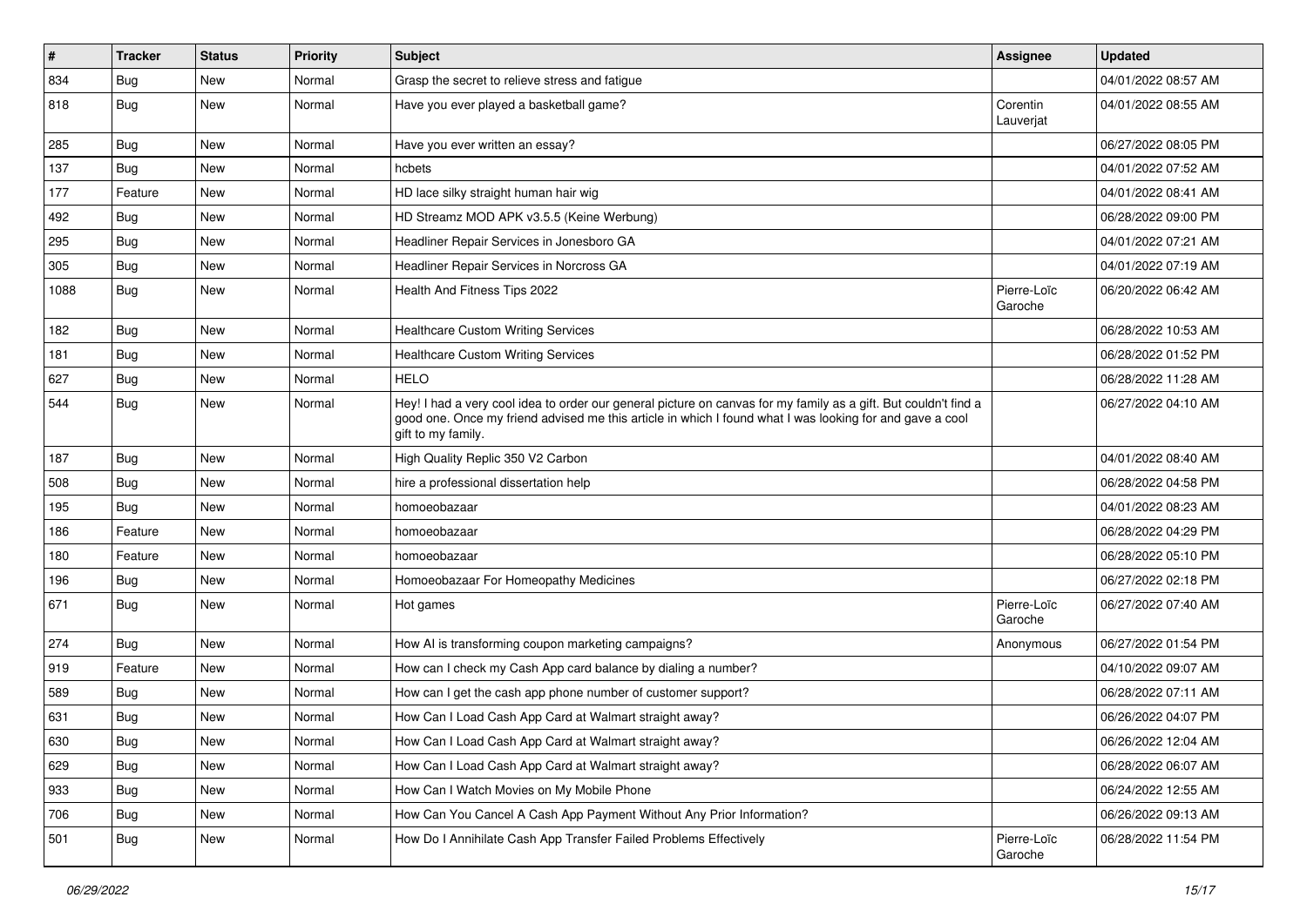| $\vert$ # | <b>Tracker</b> | <b>Status</b> | <b>Priority</b> | <b>Subject</b>                                                                   | <b>Assignee</b>        | <b>Updated</b>      |
|-----------|----------------|---------------|-----------------|----------------------------------------------------------------------------------|------------------------|---------------------|
| 815       | <b>Bug</b>     | New           | Normal          | how do i call cash app customer service                                          | <b>Xavier Thirioux</b> | 06/28/2022 01:04 PM |
| 971       | <b>Bug</b>     | New           | Normal          | How Do I Check Balance On Cash App Card With Optimum Ease?                       |                        | 06/27/2022 08:16 PM |
| 783       | Bug            | New           | Normal          | How Do I Determine The Reasons And Solutions To Fix Cash App Transfer Failed?    |                        | 06/27/2022 08:58 PM |
| 1106      | <b>Bug</b>     | New           | Normal          | How Do I Get Cash App ++ Without Confronting Any Technical Glitches?             |                        | 06/25/2022 09:53 PM |
| 719       | <b>Bug</b>     | <b>New</b>    | Normal          | How Do I Send \$5000 Through Cash App Account With Ease?                         |                        | 06/26/2022 10:14 PM |
| 758       | <b>Bug</b>     | New           | Normal          | How Do I Study Consistently For Hours?                                           |                        | 06/27/2022 12:49 AM |
| 737       | Bug            | New           | Normal          | How Do I Talk To A Live Person At Facebook If Anything Is Doubtful?              |                        | 06/27/2022 09:59 PM |
| 1087      | <b>Bug</b>     | New           | Normal          | How do new writers start out?                                                    |                        | 06/10/2022 03:25 PM |
| 796       | <b>Bug</b>     | New           | Normal          | How Does Cash App ++ actually work and What is the process of it                 |                        | 06/22/2022 07:03 AM |
| 720       | Bug            | New           | Normal          | How does Cash App Phone Number provide a quick treatment?                        |                        | 06/27/2022 08:02 AM |
| 524       | <b>Bug</b>     | New           | Normal          | How Does Google Account Recovery Work If Your Account Is Hacked?                 |                        | 06/28/2022 12:36 PM |
| 733       | <b>Bug</b>     | New           | Normal          | How does one go about getting a book deal?                                       |                        | 06/28/2022 06:35 PM |
| 594       | Feature        | New           | Normal          | How does research proposal help online make it easy for me?                      |                        | 06/28/2022 08:23 PM |
| 928       | Bug            | New           | Normal          | How Does Sutton Bank Cash App Customer Service Help In Answering Your Questions? |                        | 04/12/2022 11:36 AM |
| 215       | Bug            | New           | Normal          | How For Top Level Cell Phone For You                                             |                        | 06/27/2022 09:19 PM |
| 212       | Feature        | New           | Normal          | How good is the market for gaming mobile apps at the moment?                     |                        | 05/17/2022 11:09 AM |
| 633       | <b>Bug</b>     | New           | Normal          | How i can i solve my issue                                                       |                        | 04/01/2022 09:38 AM |
| 742       | Bug            | <b>New</b>    | Normal          | How Long Does Cash App Support Take To Respond For A Better Support?             |                        | 06/25/2022 11:00 PM |
| 916       | <b>Bug</b>     | New           | Normal          | How long does it take to write a book?                                           |                        | 04/07/2022 12:15 PM |
| 955       | Bug            | New           | Normal          | How Long Does Verification Take On Cash App If You Apply For The Verification?   | Christophe<br>Garion   | 06/25/2022 10:50 PM |
| 571       | Bug            | New           | Normal          | How may the Cash app dispute your trade?                                         | Pierre-Loïc<br>Garoche | 06/28/2022 03:52 PM |
| 738       | Bug            | New           | Normal          | How Much Amount Do I Get Using The Referral Code For Cash App?                   |                        | 06/27/2022 03:58 PM |
| 217       | <b>Bug</b>     | New           | Normal          | How this service matter most?                                                    |                        | 06/27/2022 06:48 PM |
| 1115      | Bug            | New           | Normal          | How to access your saved favorite Tiktok                                         |                        | 06/28/2022 03:59 PM |
| 784       | <b>Bug</b>     | New           | Normal          | How To Add Money On Cash App Card And Check The Funds?                           |                        | 06/28/2022 12:36 PM |
| 762       | Bug            | New           | Normal          | How To Add Money To A Cash App Card If Struggling With Low Amount?               |                        | 06/27/2022 09:58 PM |
| 678       | Bug            | New           | Normal          | How to be a winner in buidnow gg                                                 |                        | 06/28/2022 10:22 AM |
| 972       | Bug            | New           | Normal          | How To Borrow Money From The Cash App? Get To Know About The Same                |                        | 04/25/2022 07:30 AM |
| 852       | <b>Bug</b>     | New           | Normal          | How to cancel your French Bee flight within 24 hours?                            |                        | 04/01/2022 09:13 AM |
| 882       | <b>Bug</b>     | New           | Normal          | How to change bank account on cash app?                                          |                        | 04/01/2022 09:16 AM |
| 906       | Bug            | New           | Normal          | How To Change Cash App From Business To Personal Account For Any Reasons?        |                        | 04/04/2022 09:57 AM |
| 1009      | <b>Bug</b>     | New           | Normal          | How to change routing number on Cash App?                                        |                        | 05/11/2022 07:13 AM |